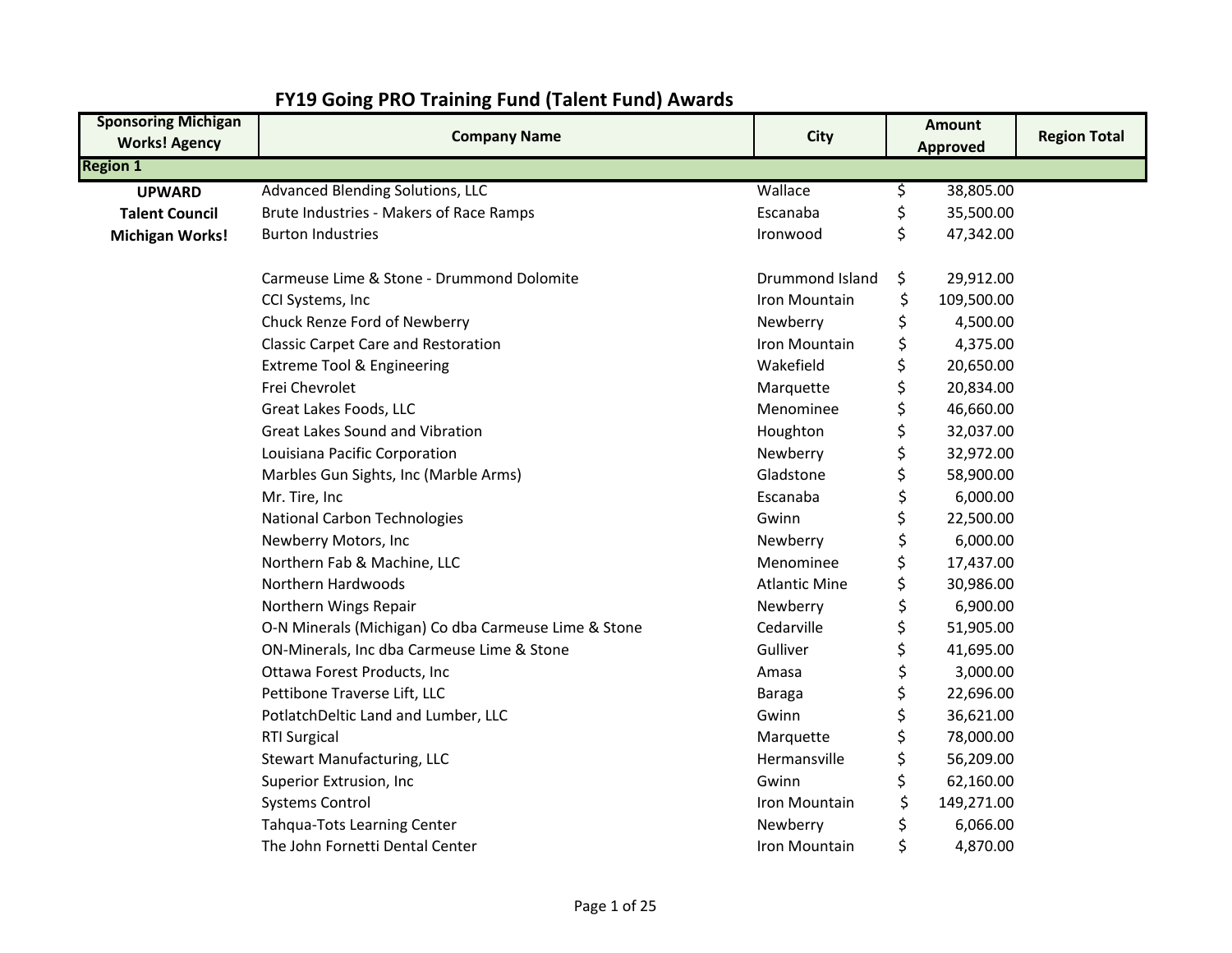|                                               | UP Paper, LLC                                     | Manistique           | \$                       | 46,172.00    |              |
|-----------------------------------------------|---------------------------------------------------|----------------------|--------------------------|--------------|--------------|
|                                               | Wattsson & Wattsson Jewelers                      | Marquette            | \$                       | 1,685.00     |              |
|                                               | We Energies                                       | Iron Mountain        | \$                       | 4,564.00     |              |
|                                               | White Pine Copper Refinery, Inc                   | White Pine           | \$                       | 18,000.00 \$ | 1,154,724.00 |
| <b>Region 2</b>                               |                                                   |                      |                          |              |              |
| <b>Capital Area</b><br><b>Michigan Works!</b> | <b>Consolidated Electrical Contractors</b>        | <b>Traverse City</b> | \$                       | 12,489.00    |              |
| <b>Northwest</b>                              | AlcoTec Wire Corporation                          | <b>Traverse City</b> | $\overline{\mathcal{L}}$ | 22,560.00    |              |
| <b>Michigan Works!</b>                        | <b>Antrim Machine Products</b>                    | Mancelona            | \$                       | 6,000.00     |              |
|                                               | <b>Armor Express</b>                              | Central Lake         | \$                       | 6,000.00     |              |
|                                               | <b>Bay Motor Products</b>                         | <b>Traverse City</b> | \$                       | 7,500.00     |              |
|                                               | <b>Bear River Electric</b>                        | Petoskey             | \$                       | 18,000.00    |              |
|                                               | Boyne Boat Yard, Inc                              | <b>Boyne City</b>    | \$                       | 7,295.00     |              |
|                                               | Bramer Machine, Inc                               | <b>Traverse City</b> | \$                       | 12,000.00    |              |
|                                               | Brian Terhune, LLC dba Terhune Construction       | Williamsburg         | \$                       | 3,000.00     |              |
|                                               | <b>Cadillac Fabrication</b>                       | Cadillac             | \$                       | 21,814.00    |              |
|                                               | <b>Century Specialties</b>                        | <b>Traverse City</b> | \$                       | 147,125.00   |              |
|                                               | <b>Century Sun Metal Treating</b>                 | <b>Traverse City</b> | \$                       | 82,500.00    |              |
|                                               | <b>Cherryland Electric Cooperative</b>            | Grawn                | \$                       | 27,499.00    |              |
|                                               | <b>Clark Manufacturing Company</b>                | <b>Traverse City</b> | \$                       | 15,000.00    |              |
|                                               | <b>CPM Century Extrusion</b>                      | <b>Traverse City</b> | \$                       | 30,720.00    |              |
|                                               | <b>Custom Stems</b>                               | <b>Traverse City</b> | \$                       | 9,000.00     |              |
|                                               | Dan Brady Painting Services, LLC                  | <b>Traverse City</b> | \$                       | 12,000.00    |              |
|                                               | EJ                                                | East Jordan          | \$                       | 49,959.00    |              |
|                                               | <b>FIAMM Technologies LLC</b>                     | Cadillac             | \$                       | 41,501.00    |              |
|                                               | GNI Phase I, LLC                                  | Petoskey             |                          | 73,500.00    |              |
|                                               | Great Lakes Children's Museum                     | <b>Traverse City</b> | \$                       | 1,295.00     |              |
|                                               | Great Lakes Energy Cooperative, Inc.              | <b>Boyne City</b>    | \$                       | 28,500.00    |              |
|                                               | Iron Fish Distillery LLC                          | Thompsonville        | \$                       | 6,000.00     |              |
|                                               | Isenhart Electric, LLC                            | <b>Traverse City</b> | \$                       | 20,059.00    |              |
|                                               | Kilwins Quality Confections                       | Petoskey             | \$                       | 30,491.00    |              |
|                                               | LexaMar Corporation                               | <b>Boyne City</b>    | \$                       | 73,500.00    |              |
|                                               | M R Products, Inc                                 | Copemish             | \$                       | 33,639.00    |              |
|                                               | Manthei Veneer                                    | Petoskey             | \$                       | 56,880.00    |              |
|                                               | Northern Michigan Review dba Petoskey News-Review | Petoskey             | \$                       | 10,450.00    |              |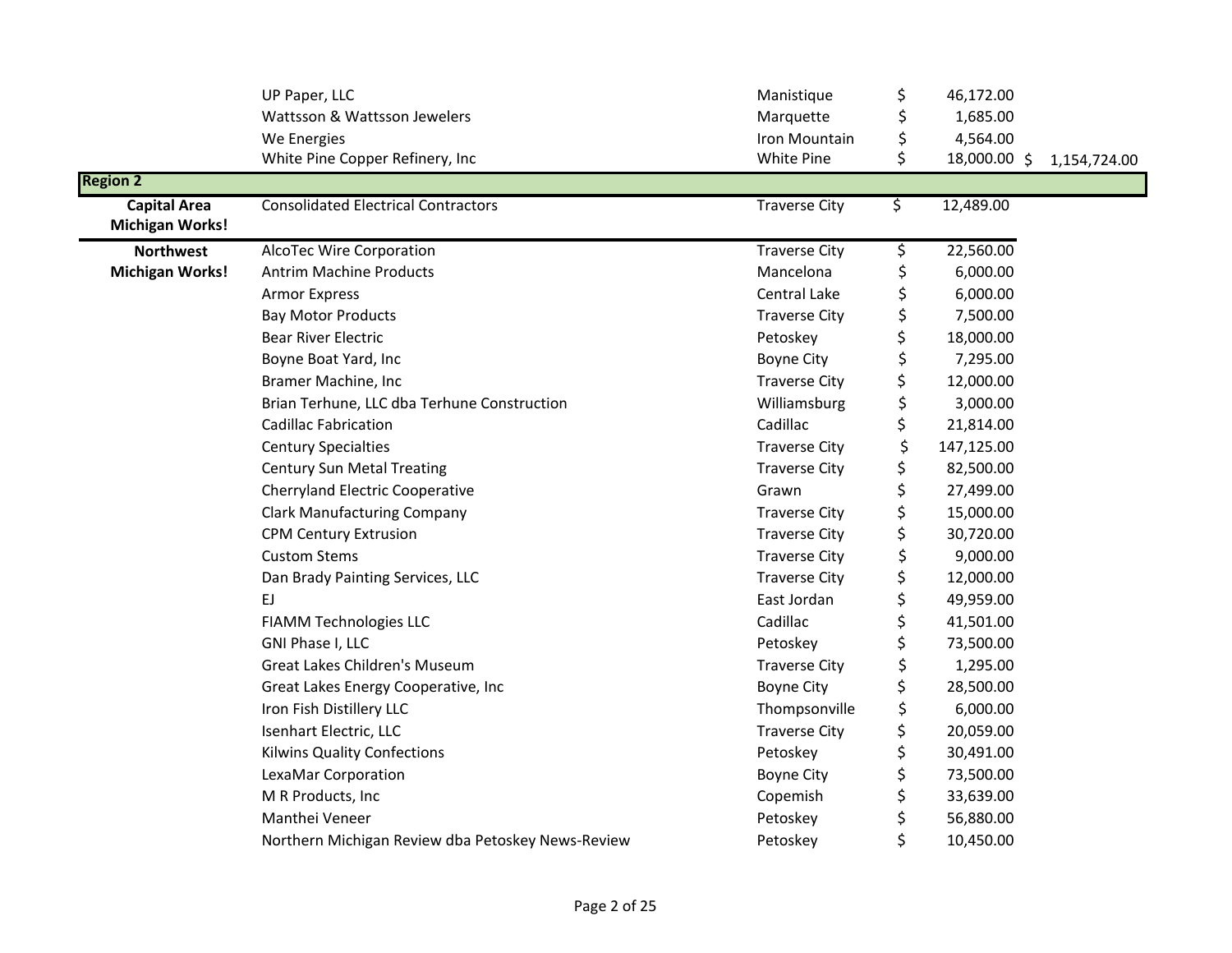|                             | Oneupweb                                               | <b>Traverse City</b> | \$<br>7,499.00     |              |
|-----------------------------|--------------------------------------------------------|----------------------|--------------------|--------------|
|                             | Orchard, Hiltz & McCliment, Inc dba OHM Advisors       | Petoskey             | \$<br>11,045.00    |              |
|                             | Otwell Mawby                                           | <b>Traverse City</b> | \$<br>3,237.00     |              |
|                             | Petoskey Farms Vineyard & Winery, LLC                  | Petoskey             | \$<br>3,685.00     |              |
|                             | Petoskey Plastics                                      | Petoskey             | \$<br>53,129.00    |              |
|                             | Photodon, LLC                                          | <b>Traverse City</b> | \$<br>2,250.00     |              |
|                             | Precision Edge Surgical Products Co, LLC               | <b>Boyne City</b>    | \$<br>23,476.00    |              |
|                             | Rec Boat Holdings, LLC                                 | Cadillac             | \$<br>136,345.00   |              |
|                             | Redi-Rock International (Aster Brands)                 | Charlevoix           | \$<br>20,980.00    |              |
|                             | RJG Inc                                                | <b>Traverse City</b> | \$<br>44,641.00    |              |
|                             | Saber Tool                                             | Cadillac             | \$<br>4,750.00     |              |
|                             | Safety Net, Inc                                        | <b>Traverse City</b> | \$<br>10,500.00    |              |
|                             | Spencer Plastics, Inc                                  | Cadillac             | \$<br>54,000.00    |              |
|                             | Top Line Electric, LLC                                 | <b>Traverse City</b> | \$<br>3,000.00     |              |
|                             | TraverseCONNECT                                        | <b>Traverse City</b> | \$<br>10,395.00    |              |
|                             | TruNorth Landscaping, LLC                              | <b>Traverse City</b> | \$<br>6,300.00     |              |
|                             | United Engineered Tooling                              | <b>Traverse City</b> | \$<br>31,500.00    |              |
|                             | Van Dam Custom Boats                                   | <b>Boyne City</b>    | \$<br>15,300.00    |              |
|                             | Wojan Window & Door                                    | Charlevoix           | \$<br>26,890.00    |              |
| <b>Michigan Works!</b>      | Fab-Lite                                               | Manistee             | \$<br>21,075.00    |              |
| <b>West Central</b>         |                                                        |                      |                    |              |
| <b>West Michigan Works!</b> | Feyen Zylstra, LLC                                     | <b>Traverse City</b> | \$<br>58,500.00 \$ | 1,414,773.00 |
| <b>Region 3</b>             |                                                        |                      |                    |              |
| <b>Michigan Works!</b>      | <b>AJD Forest Products</b>                             | Grayling             | \$<br>3,658.00     |              |
| <b>Northeast Consortium</b> | Arauco - North America, Grayling Particleboard         | Grayling             | \$<br>135,361.00   |              |
|                             | AuSable Valley Animal Shelter                          | Grayling             | \$<br>1,000.00     |              |
|                             | Cadillac Products Automotive Company-Rogers City Plant | <b>Rogers City</b>   | \$<br>15,009.00    |              |
|                             | Carmeuse Lime & Stone                                  | <b>Rogers City</b>   | \$<br>44,244.00    |              |
|                             | Crawford AuSable Daycare                               | Grayling             | \$<br>1,000.00     |              |
|                             | <b>Grayling Main Street</b>                            | Grayling             | \$<br>1,375.00     |              |
|                             | <b>Grayling Visitor's Bureau</b>                       | Grayling             | \$<br>1,000.00     |              |
|                             | IMM, Inc                                               | Grayling             | \$<br>32,885.00    |              |
|                             | <b>Metalfab Manufacturing</b>                          | Mio                  | \$<br>2,900.00     |              |
|                             | Northern Initiatives                                   | Grayling             | \$<br>1,000.00     |              |
|                             | Roscommon Insurance Agency                             | Roscommon            | \$<br>3,978.00     |              |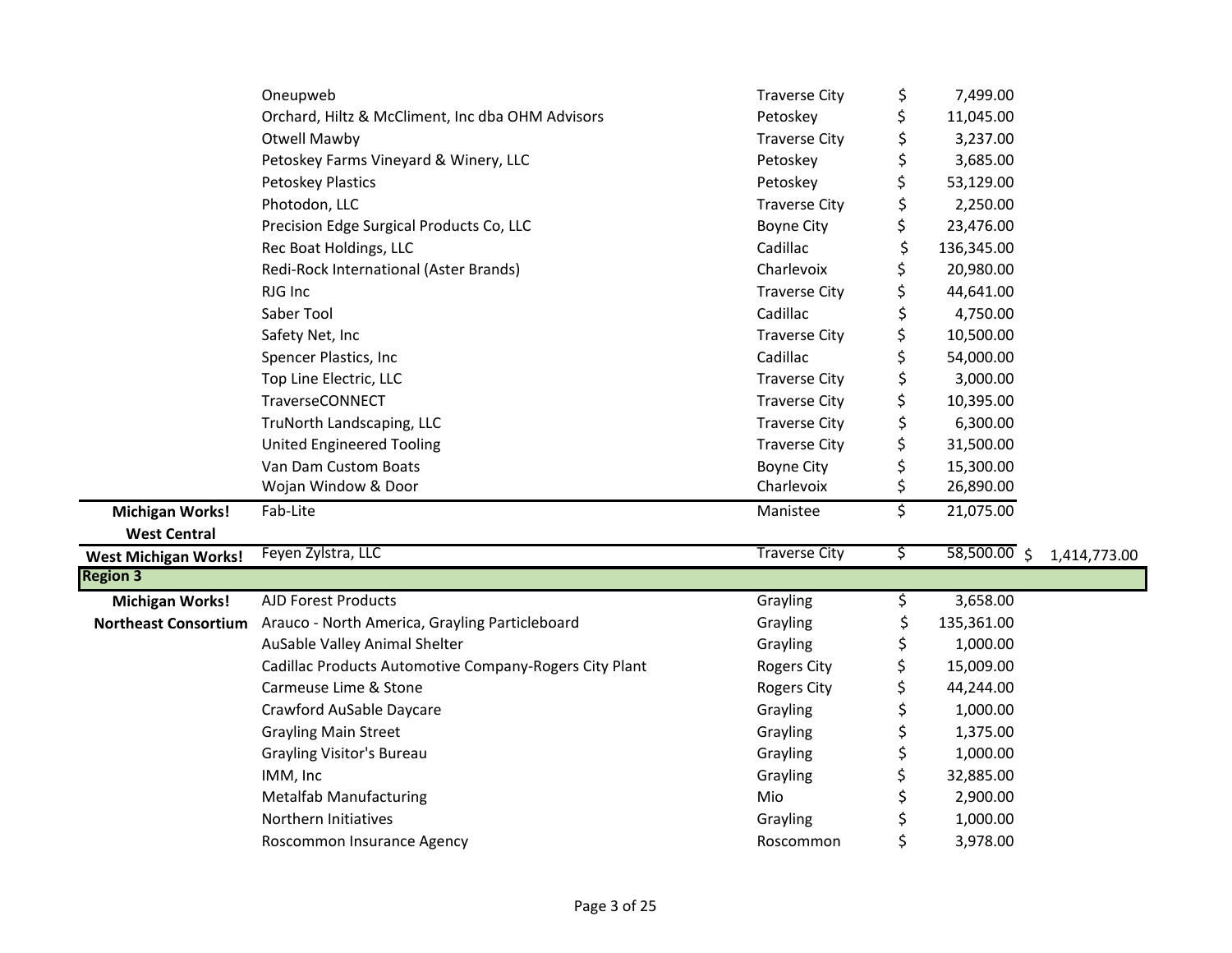|                                      | Roscommon Insurance Agency dba Grayling Insurance Agency | Grayling            | \$<br>1,510.00    |            |
|--------------------------------------|----------------------------------------------------------|---------------------|-------------------|------------|
|                                      | Sand Bay Marina Sales Service & Storage LLC              | Presque Isle        | \$<br>1,600.00    |            |
|                                      | Weyerhaeuser                                             | Grayling            | \$<br>90,461.00   |            |
|                                      | World of Floors                                          | Grayling            | \$<br>2,439.00    |            |
| <b>Oakland County</b>                | Plastic Trim International, Inc                          | East Tawas          | \$<br>15,574.00   |            |
| <b>Michigan Works!</b>               |                                                          |                     |                   |            |
| <b>Michigan Works!</b>               | City of West Branch                                      | West Branch         | \$<br>21,948.00   |            |
| Region 7B Consortium Cooper Standard |                                                          | East Tawas          | \$<br>6,000.00    |            |
|                                      | King Nursing and Rehabilitation Community                | Houghton Lake       | \$<br>1,500.00    |            |
|                                      | <b>NuCraft Metal Products</b>                            | Roscommon           | \$<br>4,500.00    |            |
|                                      | Witt Enterprises Inc, dba Jims Collision                 | Roscommon           | \$<br>3,732.00 \$ | 392,674.00 |
| <b>Region 4</b>                      |                                                          |                     |                   |            |
| <b>Capital Area</b>                  | <b>Consolidated Electrical Contractors</b>               | Wyoming             | \$<br>30,026.00   |            |
| <b>Michigan Works!</b>               |                                                          |                     |                   |            |
| <b>Michigan Works!</b>               | Trilogy- The Oaks at Cascade                             | <b>Grand Rapids</b> | \$<br>15,000.00   |            |
| Southeast                            |                                                          |                     |                   |            |
| <b>Michigan Works!</b>               | Arctic Foods, Inc                                        | Hart                | \$<br>1,500.00    |            |
| <b>West Central</b>                  | Cargill Salt Hersey                                      | Hersey              | \$<br>6,000.00    |            |
|                                      | Change Parts, Inc                                        | Ludington           | \$<br>11,000.00   |            |
|                                      | <b>GHSP</b>                                              | Hart                | \$<br>26,000.00   |            |
|                                      | Hamtech Inc                                              | <b>Big Rapids</b>   | \$<br>3,000.00    |            |
|                                      | Logic Plus, Inc                                          | Reed City           | \$<br>20,225.00   |            |
|                                      | M.B. and D. LLC (The Commons of Fremont/Fremont Lanes)   | Fremont             | \$<br>3,000.00    |            |
|                                      | Michigan Freeze Pack, LLC                                | Hart                | \$<br>19,904.00   |            |
|                                      | Nestle - Gerber Products                                 | Fremont             | \$<br>99,000.00   |            |
|                                      | <b>Original Footwear Manufacturing</b>                   | <b>Big Rapids</b>   | \$<br>3,000.00    |            |
|                                      | Peterson Farms, Inc                                      | Shelby              | \$<br>31,341.00   |            |
|                                      | Reed City Group, LLC (formerly Reed City Tool)           | Reed City           | \$<br>17,924.00   |            |
|                                      | Safety Decals                                            | Ludington           | \$<br>36,000.00   |            |
|                                      | ServPro of Ludington, Manistee and Cadillac              | Scottville          | \$<br>11,085.00   |            |
|                                      | Straits Steel & Wire, LLC                                | Ludington           | \$<br>25,500.00   |            |
|                                      | SyncWave, LLC                                            | Scottville          | \$<br>9,285.00    |            |
|                                      | Urka Auto                                                | Ludington           | \$<br>9,330.00    |            |
| <b>West Michigan Works!</b>          | <b>Action Die</b>                                        | Grandville          | \$<br>10,500.00   |            |
|                                      | Action Mold and Machining, Inc                           | <b>Grand Rapids</b> | \$<br>52,185.00   |            |
|                                      |                                                          |                     |                   |            |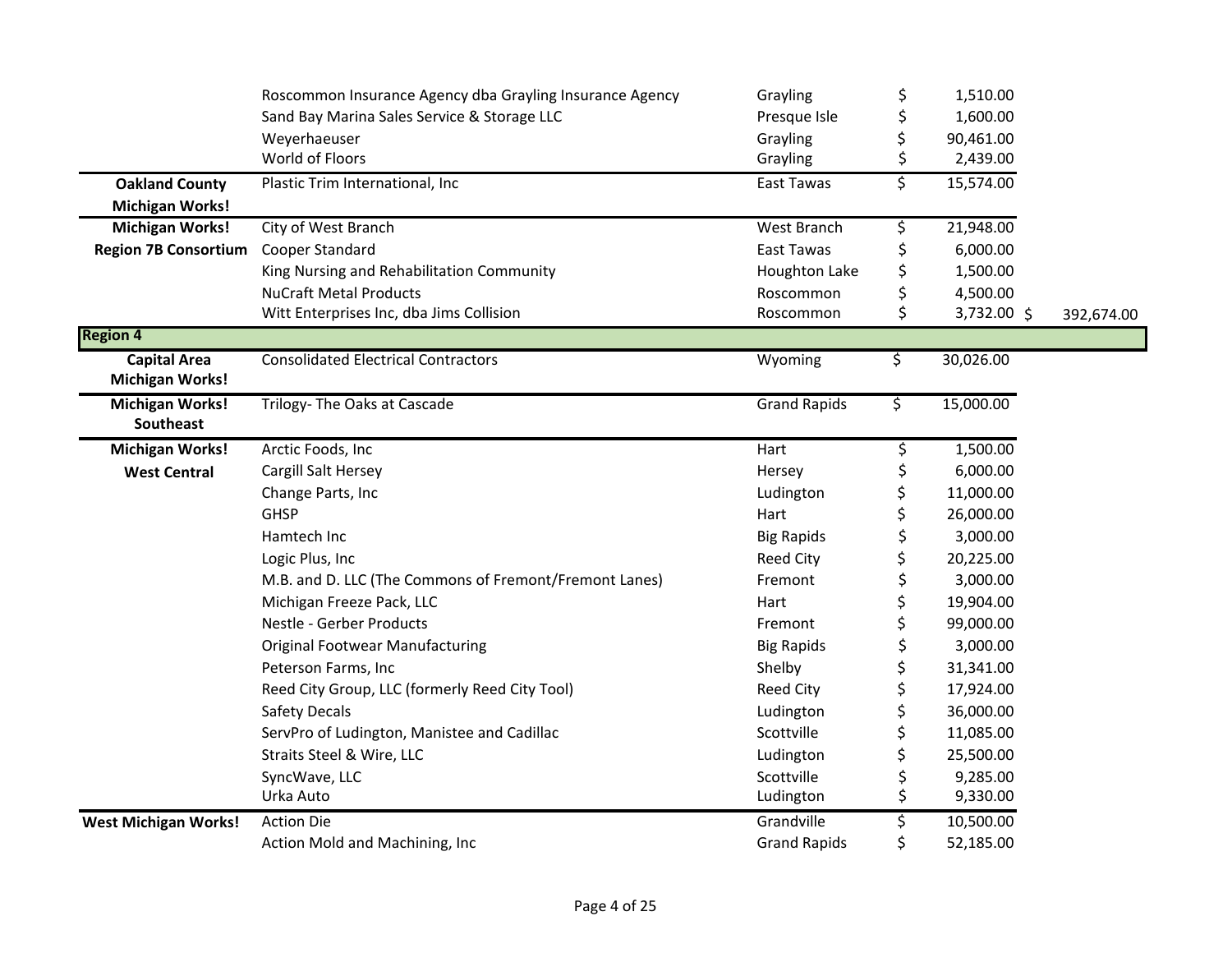| <b>ADAC Automotive</b>                    | Muskegon             | \$<br>49,518.00  |
|-------------------------------------------|----------------------|------------------|
| <b>Advanced Interiors</b>                 | Jenison              | \$<br>22,500.00  |
| <b>Advanced Tooling Systems</b>           | <b>Comstock Park</b> | \$<br>36,000.00  |
| Agape Plastics, Inc                       | <b>Grand Rapids</b>  | \$<br>37,694.00  |
| <b>Aggressive Tooling</b>                 | Greenville           | \$<br>39,130.00  |
| All State Crane and Rigging, LLC          | Holland              | \$<br>15,160.00  |
| Alliance Home Health Care Services, Inc   | Holland              | \$<br>37,500.00  |
| Allied Mechanical Services, Inc           | <b>Grand Rapids</b>  | \$<br>51,495.00  |
| <b>Altron Automation</b>                  | Hudsonville          | \$<br>74,616.00  |
| Anderson Global, Inc                      | Muskegon Hts.        | \$<br>114,890.00 |
| Apex Controls Inc                         | Hudsonville          | \$<br>6,000.00   |
| Appledorn Assisted Living Center North    | Holland              | \$<br>5,400.00   |
| Appledorn Assisted Living Center South    | Holland              | \$<br>5,400.00   |
| <b>Applied Textiles</b>                   | <b>Byron Center</b>  | \$<br>46,520.00  |
| <b>ArtiFlex Manufacturing</b>             | <b>Grand Rapids</b>  | \$<br>88,870.00  |
| <b>Atlas Roofing Corporation</b>          | <b>Byron Center</b>  | \$<br>6,000.00   |
| Autocam Medical, LLC                      | Kentwood             | \$<br>93,000.00  |
| Autodie, LLC                              | <b>Grand Rapids</b>  | \$<br>106,580.00 |
| <b>Automatic Spring Products</b>          | <b>Grand Haven</b>   | \$<br>46,954.00  |
| <b>BCN Technical Services, Inc</b>        | Hastings             | \$<br>61,064.00  |
| <b>Beene Garter LLP</b>                   | <b>Grand Rapids</b>  | \$<br>18,500.00  |
| Bekins, Inc                               | Coopersville         | \$<br>4,000.00   |
| Benjamin's Hope                           | Holland              | \$<br>15,000.00  |
| <b>BravoLT</b>                            | <b>Grand Rapids</b>  | \$<br>35,140.00  |
| <b>Brenner Excavating, Inc</b>            | Hopkins              | \$<br>34,500.00  |
| <b>Buist Electric</b>                     | <b>Byron Center</b>  | \$<br>139,500.00 |
| <b>Buist Electric (BICSI ILC)</b>         | <b>Byron Center</b>  | \$<br>13,500.00  |
| <b>Buist Electric (Mechatronics ILC)</b>  | <b>Byron Center</b>  | \$<br>15,000.00  |
| <b>Buist Electric (Project Mngmt ILC)</b> | <b>Byron Center</b>  | \$<br>6,000.00   |
| <b>Burgess Concrete Construction, Inc</b> | Moline               | \$<br>7,374.00   |
| Byrne Tool + Design                       | Rockford             | \$<br>9,895.00   |
| Camcar Plastics, Inc                      | Muskegon             | \$<br>4,500.00   |
| Carbon Green BioEnergy, LLC               | Lake Odessa          | \$<br>23,230.00  |
| Central Ceiling West, Inc                 | <b>Byron Center</b>  | \$<br>4,017.00   |
| <b>CG Automation &amp; Fixture</b>        | <b>Comstock Park</b> | \$<br>37,498.00  |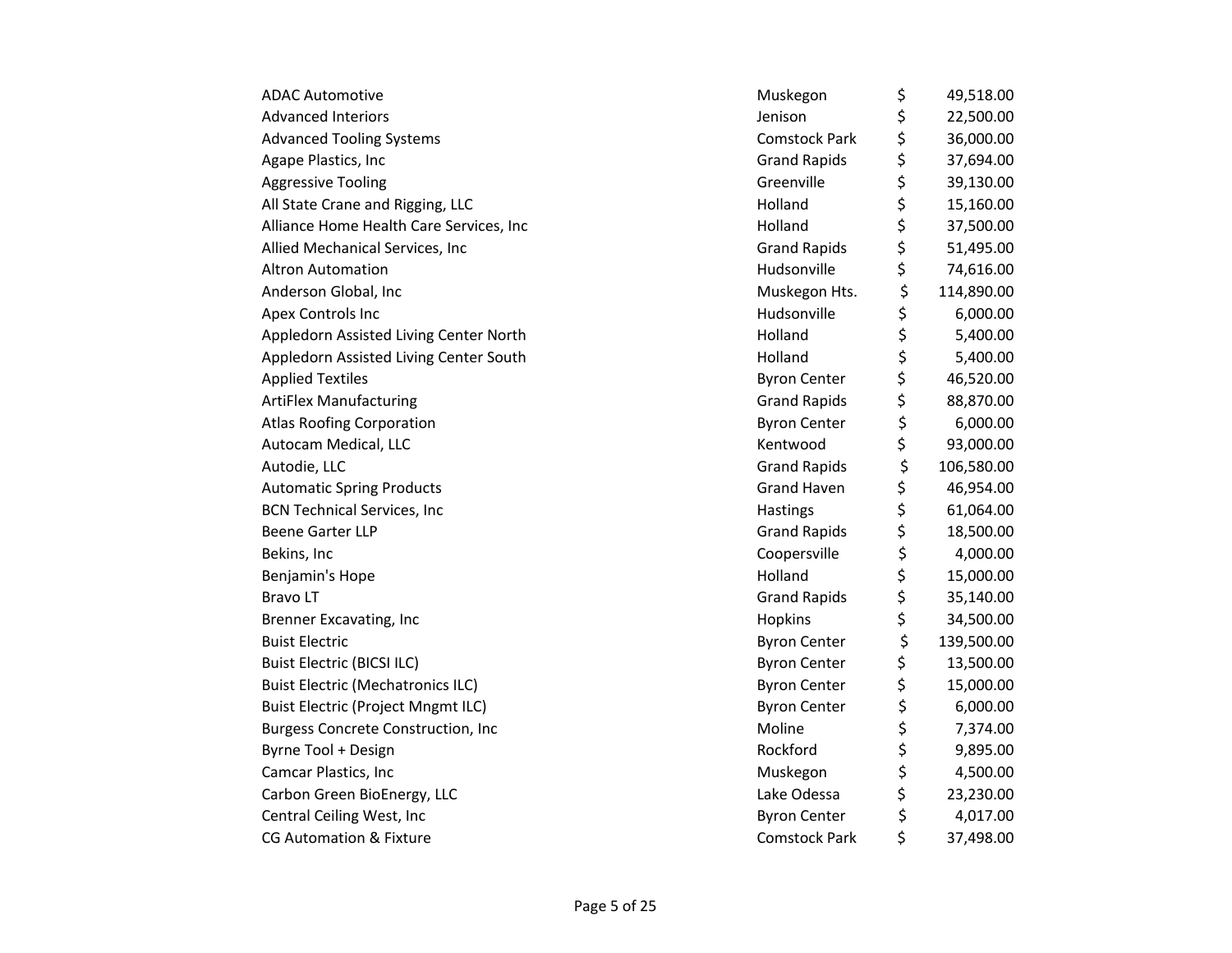| <b>CG Plastics</b>                                          | <b>Comstock Park</b> | \$<br>8,500.00   |
|-------------------------------------------------------------|----------------------|------------------|
| <b>Challenge Manufacturing</b>                              | Walker               | \$<br>121,500.00 |
| Cherry Street Services, Inc (dba Cherry Health)             | <b>Grand Rapids</b>  | \$<br>154,500.00 |
| Coastal Automotive, LLC                                     | Holland              | \$<br>5,644.00   |
| <b>Comfort Research LLC</b>                                 | <b>Grand Rapids</b>  | \$<br>77,250.00  |
| <b>Commercial Tool &amp; Die</b>                            | <b>Comstock Park</b> | \$<br>54,894.00  |
| Computer Rescue 911, LLC. dba ITPartners+                   | <b>Grand Rapids</b>  | \$<br>6,000.00   |
| Concept Tooling Systems, Inc                                | <b>Grand Rapids</b>  | \$<br>3,000.00   |
| Cooper Standard                                             | Spring Lake          | \$<br>11,800.00  |
| CQL, Inc                                                    | <b>Grand Rapids</b>  | \$<br>33,949.00  |
| <b>CS Erickson</b>                                          | <b>Grand Haven</b>   | \$<br>3,312.00   |
| CTC Acquisition Company LLC, dba Grand Rapids Controls, LLC | Rockford             | \$<br>37,500.00  |
| Davon Manufacturing Company, Inc                            | Zeeland              | \$<br>1,500.00   |
| DealerOn                                                    | <b>Grand Rapids</b>  | \$<br>39,450.00  |
| Dennen Steel Corporation                                    | <b>Grand Rapids</b>  | \$<br>20,915.00  |
| DeWys Engineering                                           | Coopersville         | \$<br>3,285.00   |
| <b>DHE Plumbing and Mechanical</b>                          | Hudsonville          | \$<br>30,000.00  |
| Die Cad Group, LLC                                          | <b>Grand Rapids</b>  | \$<br>58,700.00  |
| Die-Tech and Engineering, Inc                               | <b>Grand Rapids</b>  | \$<br>36,000.00  |
| Digital Tool & Die, Inc                                     | Grandville           | \$<br>72,500.00  |
| Disher                                                      | Zeeland              | \$<br>12,000.00  |
| <b>DME Milacron</b>                                         | Greenville           | \$<br>72,600.00  |
| Driesenga & Associates, Inc                                 | Holland              | \$<br>8,201.00   |
| Dykhouse Construction Inc                                   | <b>Byron Center</b>  | \$<br>6,000.00   |
| <b>Dynamic Conveyor Corporation</b>                         | Norton Shores        | \$<br>15,240.00  |
| Eagle Industrial Group                                      | <b>Comstock Park</b> | \$<br>3,750.00   |
| Eclipse Tool & Die, Inc                                     | Wayland              | \$<br>19,500.00  |
| <b>EDR Pro Installers</b>                                   | <b>Grand Rapids</b>  | \$<br>22,705.00  |
| Eikenhout, Inc                                              | <b>Grand Rapids</b>  | \$<br>15,000.00  |
| <b>Element Four</b>                                         | Kentwood             | \$<br>13,500.00  |
| Elevator Up                                                 | <b>Grand Rapids</b>  | \$<br>17,585.00  |
| Ely Manor Nursing & Rehabilitation Center                   | Allegan              | \$<br>21,570.00  |
| Elzinga & Volkers, Inc (Carpentry ILC)                      | Holland              | \$<br>5,356.00   |
| Elzinga & Volkers, Inc (Concrete ILC)                       | Holland              | \$<br>2,458.00   |
| Elzinga & Volkers, Inc (Project Mngmt ILC)                  | Holland              | \$<br>6,000.00   |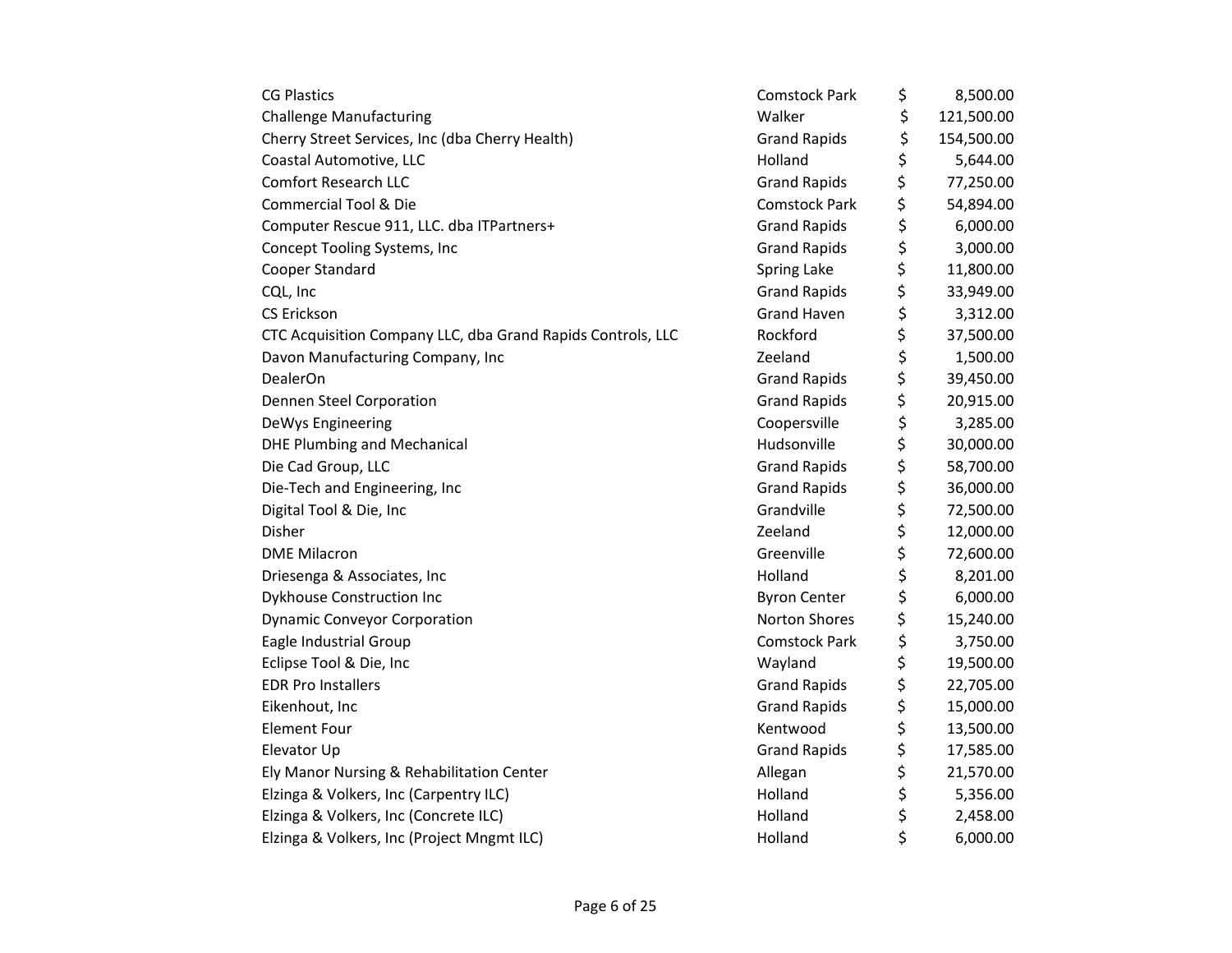| Elzinga & Volkers, Inc                             | Holland             | \$<br>4,500.00   |
|----------------------------------------------------|---------------------|------------------|
| <b>Emerald Corporation</b>                         | <b>Grand Rapids</b> | \$<br>27,280.00  |
| Engine Power Components, Inc                       | <b>Grand Haven</b>  | \$<br>11,400.00  |
| Essenburg Car Wash of Holland dba Quality Car Wash | Holland             | \$<br>7,500.00   |
| Extol, Inc                                         | Zeeland             | \$<br>46,128.00  |
| Federal-Mogul Powertrain, LLC                      | Greenville          | \$<br>88,390.00  |
| Feyen Zylstra, LLC                                 | <b>Grand Rapids</b> | \$<br>213,420.00 |
| Feyen Zylstra, LLC (Mechatronics ILC)              | <b>Grand Rapids</b> | \$<br>9,631.00   |
| <b>Fidler Furniture Company</b>                    | Wyoming             | \$<br>5,500.00   |
| Firstronic, LLC                                    | <b>Grand Rapids</b> | \$<br>160,500.00 |
| Flexfab, LLC                                       | Hastings            | \$<br>41,651.00  |
| Fogg Filler                                        | Holland             | \$<br>171,196.00 |
| Fomcore, LLC                                       | Muskegon            | \$<br>15,600.00  |
| <b>Founders Brewing Company</b>                    | <b>Grand Rapids</b> | \$<br>18,000.00  |
| Fusion IT, LLC                                     | <b>Grand Rapids</b> | \$<br>8,577.00   |
| GE Aviation Muskegon (Johnson Technology)          | Muskegon            | \$<br>76,000.00  |
| <b>Gentex Corporation</b>                          | Zeeland             | \$<br>90,169.00  |
| <b>Global Intergrated Flooring Solutions</b>       | Kentwood            | \$<br>2,100.00   |
| Gordon Food Service                                | Wyoming             | \$<br>211,305.00 |
| <b>Grand Pines Assisted Living Center</b>          | <b>Grand Haven</b>  | \$<br>5,400.00   |
| Greenville Tool & Die Company                      | Greenville          | \$<br>36,000.00  |
| Guo Ji Tooling Systems                             | <b>Grand Rapids</b> | \$<br>1,000.00   |
| <b>Halyard Built</b>                               | <b>Grand Rapids</b> | \$<br>1,500.00   |
| Health Net of West Michigan                        | <b>Grand Rapids</b> | \$<br>10,460.00  |
| HealthBridge                                       | Wyoming             | \$<br>15,000.00  |
| Hearthside Food Services, LLC                      | Kentwood            | \$<br>43,800.00  |
| Hearthside Food Solutions, LLC                     | <b>Grand Rapids</b> | \$<br>26,000.00  |
| Herbruck Poultry Ranch, Inc                        | Saranac             | \$<br>214,800.00 |
| Herman Miller, Inc                                 | Zeeland             | \$<br>289,345.00 |
| <b>HighPoint Electric</b>                          | Belmont             | \$<br>13,500.00  |
| HighPoint Electric (Electrical Foreman ILC)        | Belmont             | \$<br>1,247.00   |
| Hilite International - Whitehall                   | Whitehall           | \$<br>65,177.00  |
| Holland (Wayland)                                  | Wayland             | \$<br>45,000.00  |
| <b>Holland Hospital</b>                            | Holland             | \$<br>123,320.00 |
| <b>Holland Plastics Corporation</b>                | <b>Grand Haven</b>  | \$<br>2,650.00   |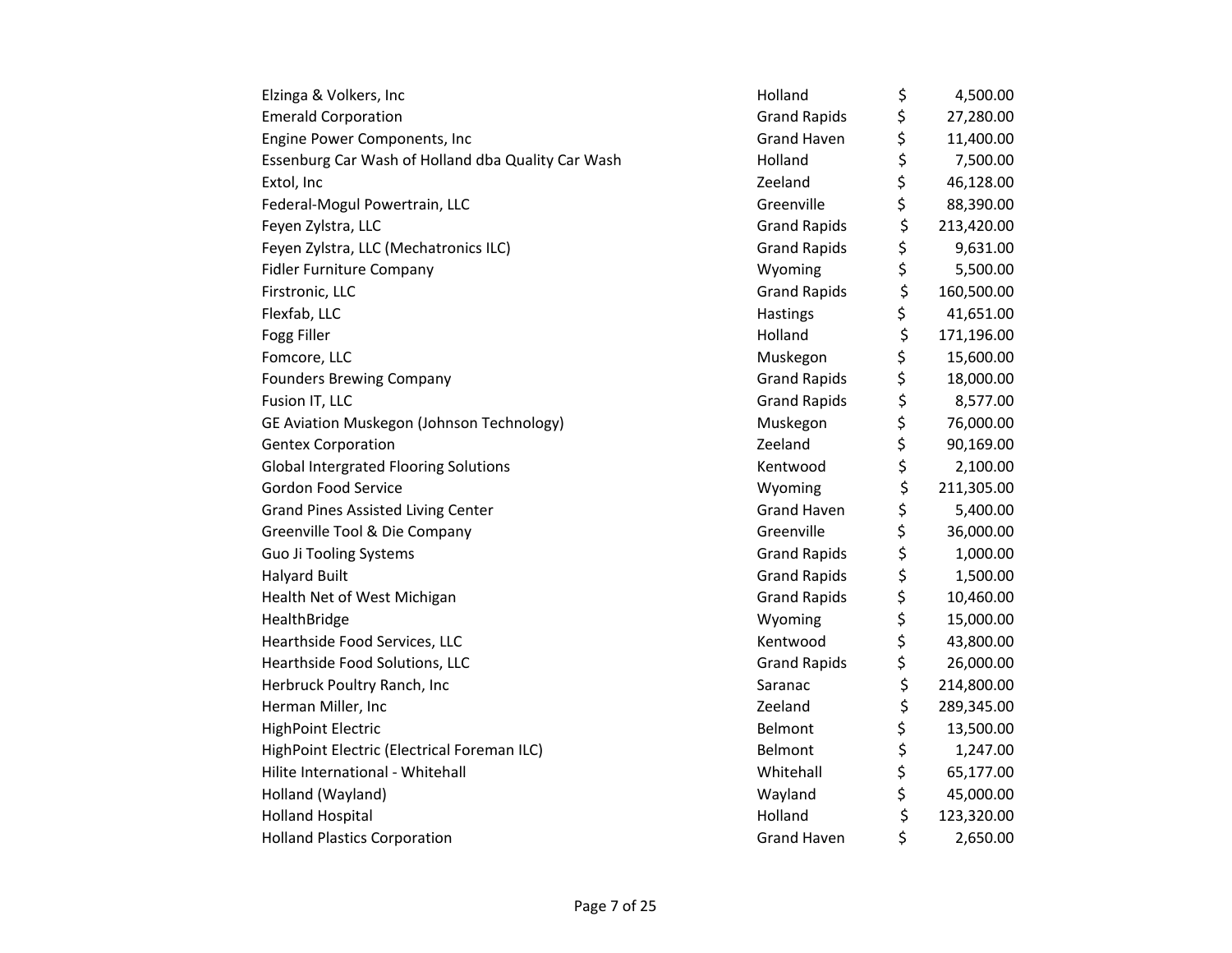| <b>Hot Stamp Tooling Systems</b>                 | <b>Grand Rapids</b> | \$<br>4,500.00   |
|--------------------------------------------------|---------------------|------------------|
| Howmet Corporation (dba Arconic)                 | Whitehall           | \$<br>263,790.00 |
| Hulst Jepsen Physical Therapy, Inc               | <b>Grand Rapids</b> | \$<br>57,678.00  |
| Hungerford Nichols CPAs + Advisors               | <b>Grand Rapids</b> | \$<br>17,500.00  |
| <b>Hungerford Technologies</b>                   | <b>Grand Rapids</b> | \$<br>10,500.00  |
| Innotec, Corp                                    | Zeeland             | \$<br>110,526.00 |
| Inontime                                         | Zeeland             | \$<br>31,900.00  |
| <b>ITW Drawform</b>                              | Zeeland             | \$<br>35,506.00  |
| Jireh Metal Products, Inc                        | Grandville          | \$<br>42,900.00  |
| K&R Truck Sales, Inc                             | Holland             | \$<br>33,000.00  |
| K&W Tool and Machine, Inc                        | Greenville          | \$<br>3,000.00   |
| Kent Companies (Concrete ILC)                    | <b>Grand Rapids</b> | \$<br>28,578.00  |
| Kent Companies (Project Mngmt ILC)               | <b>Grand Rapids</b> | \$<br>7,500.00   |
| Kent Companies (Field Leadership ILC)            | <b>Grand Rapids</b> | \$<br>12,000.00  |
| Ketchum Machine Company                          | Freeport            | \$<br>9,000.00   |
| Koops, Inc                                       | Holland             | \$<br>48,280.00  |
| L3 Combat Propulsion Systems                     | Muskegon            | \$<br>87,465.00  |
| La Colombe                                       | Muskegon            | \$<br>34,248.00  |
| Lake Design & Manufacturing                      | <b>Belding</b>      | \$<br>14,780.00  |
| Lakeland Finishing                               | <b>Grand Rapids</b> | \$<br>46,695.00  |
| Lakeshore Enviromental, Inc                      | <b>Grand Haven</b>  | \$<br>6,930.00   |
| Lakeside Spring, LLC                             | Spring Lake         | \$<br>9,600.00   |
| Lavoi Corporation dba Epi Breads                 | Muskegon            | \$<br>44,520.00  |
| Magna Mirrors of America Inc dba Mirrors Holland | Holland             | \$<br>53,254.00  |
| Magna Mirrors of America Inc, dba Mirrors Alto   | Alto                | \$<br>65,750.00  |
| Mark-Maker Company                               | Wyoming             | \$<br>46,600.00  |
| Mary Free Bed Rehabilitation Hospital            | <b>Grand Rapids</b> | \$<br>101,354.00 |
| Material Transfer & Storage, Inc                 | Allegan             | \$<br>9,000.00   |
| <b>MEC</b>                                       | <b>Byron Center</b> | \$<br>59,746.00  |
| Member First Mortgage                            | <b>Grand Rapids</b> | \$<br>7,064.00   |
| Mercy Health (Grand Rapids)                      | <b>Grand Rapids</b> | \$<br>60,000.00  |
| Mercy Health (Muskegon)                          | Muskegon            | \$<br>52,500.00  |
| Meridian, Inc                                    | Spring Lake         | \$<br>103,963.00 |
| <b>Metal Flow Corporation</b>                    | Holland             | \$<br>29,890.00  |
| Metal Technologies                               | Ravenna             | \$<br>48,667.00  |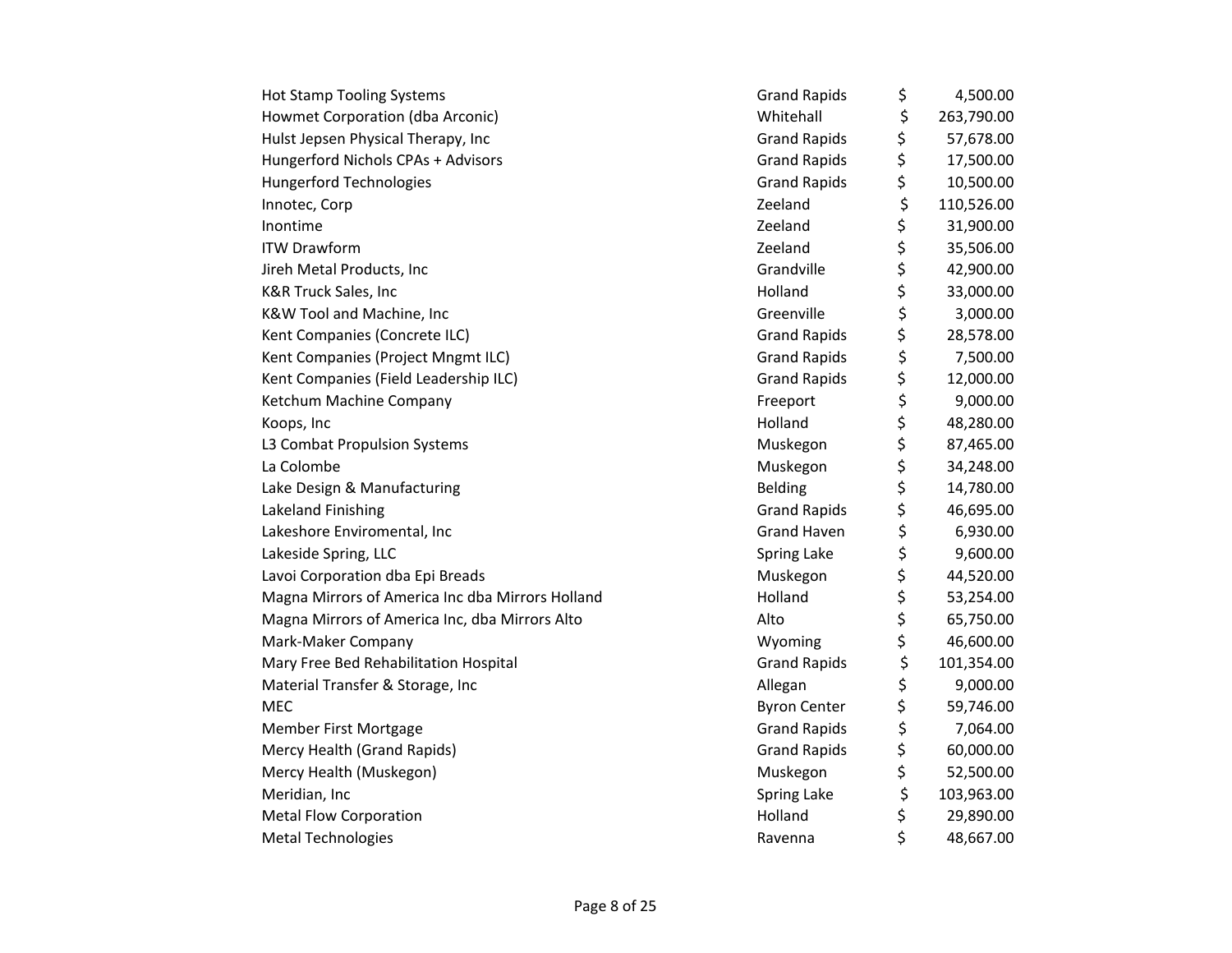| Metron of Belding                                    | <b>Belding</b>       | \$<br>21,000.00  |
|------------------------------------------------------|----------------------|------------------|
| Metron of Big Rapids                                 | <b>Big Rapids</b>    | \$<br>15,000.00  |
| <b>Metron of Cedar Springs</b>                       | <b>Cedar Springs</b> | \$<br>15,000.00  |
| Metron of Greenville                                 | Greenville           | \$<br>12,000.00  |
| Metron of Lamont                                     | Lamont               | \$<br>6,000.00   |
| <b>MFP Automation Engineering</b>                    | Hudsonville          | \$<br>43,409.00  |
| Michigan Spring and Stamping of Muskegon, LLC        | Muskegon             | \$<br>95,030.00  |
| Michigan Turkey Producers                            | <b>Grand Rapids</b>  | \$<br>113,699.00 |
| Micron Manufacturing Company (CQI ILC)               | <b>Grand Rapids</b>  | \$<br>3,000.00   |
| <b>Micron Manufacturing Company</b>                  | <b>Grand Rapids</b>  | \$<br>25,600.00  |
| Middleville Tool & Die                               | Middleville          | \$<br>79,234.00  |
| <b>Mold Tooling Systems</b>                          | <b>Grand Rapids</b>  | \$<br>3,000.00   |
| Monroe, LLC                                          | <b>Grand Rapids</b>  | \$<br>45,885.00  |
| Morrison Industrial Equipment                        | <b>Grand Rapids</b>  | \$<br>36,000.00  |
| MudPenny                                             | <b>Grand Rapids</b>  | \$<br>10,500.00  |
| <b>Next Level Manufacturing</b>                      | Jenison              | \$<br>9,460.00   |
| NN Mobile Solutions, A Division of NN Inc (CQI ILC)  | Kentwood             | \$<br>3,000.00   |
| NN Mobile Solutions, A Division of NN Inc            | Kentwood             | \$<br>52,000.00  |
| NPR of America, Inc                                  | <b>Grand Haven</b>   | \$<br>21,798.00  |
| <b>Nucraft Furniture Company</b>                     | <b>Comstock Park</b> | \$<br>44,900.00  |
| Nucraft Furniture Company (CQI ILC)                  | <b>Comstock Park</b> | \$<br>9,000.00   |
| ODL, Inc                                             | Zeeland              | \$<br>44,666.00  |
| Open Systems Technologies DE, LLC                    | <b>Grand Rapids</b>  | \$<br>47,640.00  |
| Parker Hannifin Corporation                          | Otsego               | \$<br>7,500.00   |
| Parkway Electric and Communications, LLC             | Holland              | \$<br>27,000.00  |
| Parkway Electric and Communications, LLC (BICSI ILC) | Holland              | \$<br>12,000.00  |
| Perception Engineering, LLC                          | Allendale            | \$<br>5,464.00   |
| Perrigo Company - Allegan                            | Allegan              | \$<br>251,391.00 |
| Perrigo Company - Holland                            | Holland              | \$<br>50,760.00  |
| Pierce Cedar Creek Institute                         | Hastings             | \$<br>10,500.00  |
| Plasan Carbon Composites                             | Walker               | \$<br>37,098.00  |
| Plasan Carbon Composites (CQI ILC)                   | Walker               | \$<br>3,000.00   |
| Plasan North America                                 | Walker               | \$<br>70,085.00  |
| Plasan North America (CQI ILC)                       | Walker               | \$<br>9,000.00   |
| <b>Precision Aerospace Corp</b>                      | <b>Grand Rapids</b>  | \$<br>3,000.00   |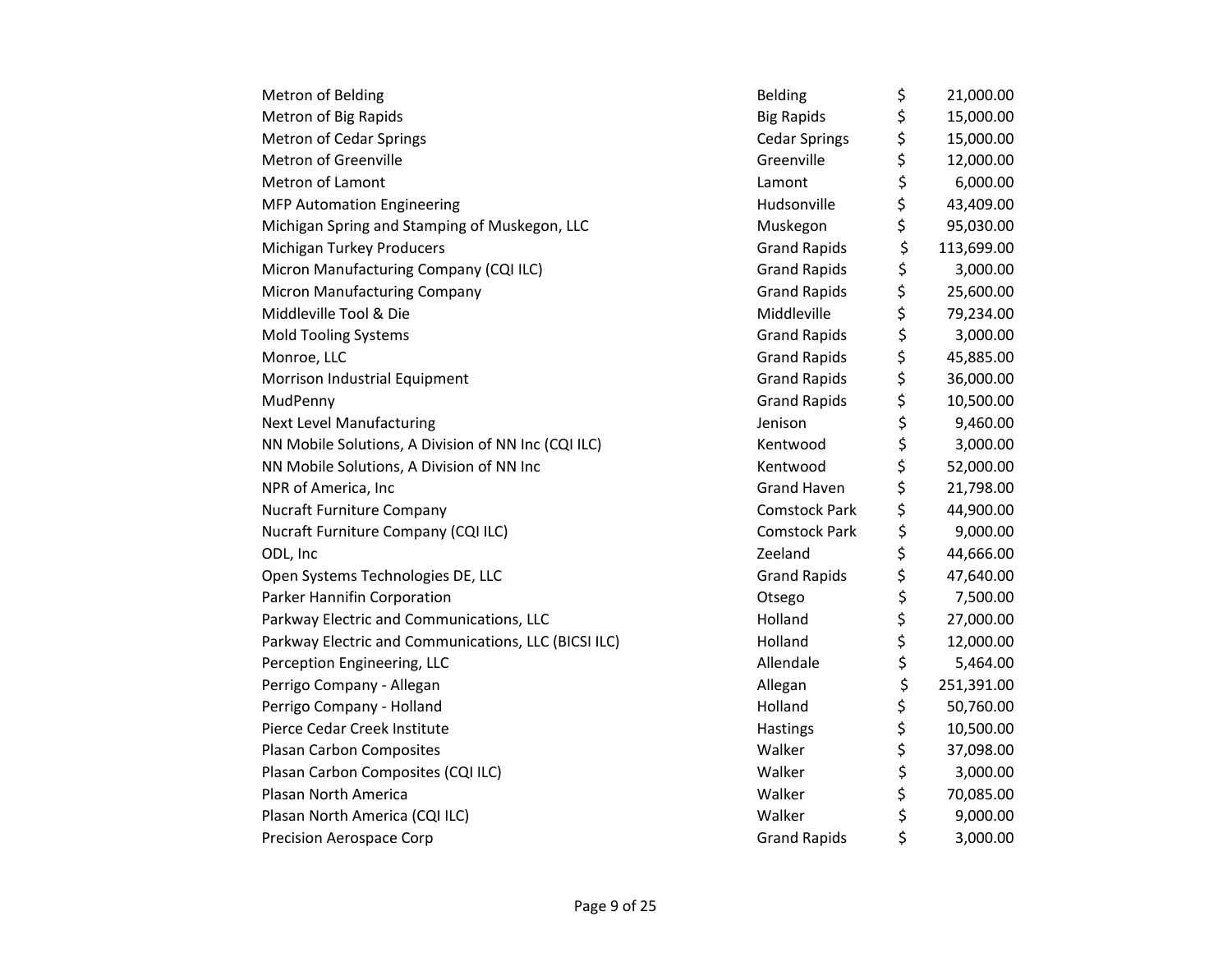| Pridgeon & Clay, Inc                                             | <b>Grand Rapids</b>  | \$<br>208,962.00 |
|------------------------------------------------------------------|----------------------|------------------|
| Progressive AE                                                   | <b>Grand Rapids</b>  | \$<br>14,290.00  |
| Railside Assisted Living Center                                  | <b>Grand Haven</b>   | \$<br>5,400.00   |
| Ranger Die, Inc                                                  | Coopersville         | \$<br>10,170.00  |
| Rapid Tooling Systems, Inc                                       | <b>Grand Rapids</b>  | \$<br>6,000.00   |
| Rapid-Line                                                       | Wyoming              | \$<br>45,240.00  |
| Rasch Brothers Apple Storage                                     | <b>Grand Rapids</b>  | \$<br>16,500.00  |
| <b>Real IT Solutions</b>                                         | <b>Comstock Park</b> | \$<br>4,500.00   |
| Repair Center LLC dba Tech Defenders                             | <b>Grand Rapids</b>  | \$<br>66,200.00  |
| <b>Rest Haven Homes</b>                                          | <b>Grand Rapids</b>  | \$<br>11,200.00  |
| Riveridge Cider Company                                          | Sparta               | \$<br>7,500.00   |
| Riveridge Land Company                                           | Sparta               | \$<br>6,000.00   |
| Riveridge Packaging, LLC                                         | Sparta               | \$<br>16,500.00  |
| <b>Riveridge Produce Marketing</b>                               | Sparta               | \$<br>25,500.00  |
| Robert Bosch Fuel Systems, LLC                                   | Kentwood             | \$<br>12,000.00  |
| <b>Rolar Products</b>                                            | Muskegon             | \$<br>17,936.00  |
| Ropes Courses, Inc                                               | Allegan              | \$<br>44,670.00  |
| Roskam Baking Company                                            | Kentwood             | \$<br>90,000.00  |
| Royal Technologies Corporation                                   | Hudsonville          | \$<br>57,000.00  |
| Scarlett Inc                                                     | <b>Grand Rapids</b>  | \$<br>7,300.00   |
| Scherdel Sales & Technology, Inc                                 | Muskegon             | \$<br>48,078.00  |
| Seabrook Plastics, Inc                                           | Muskegon             | \$<br>13,890.00  |
| Seminole Shores Living Center                                    | Norton Shores        | \$<br>5,400.00   |
| Shape Corp                                                       | <b>Grand Haven</b>   | \$<br>133,095.00 |
| Sheldon Meadows Assisted Living Center                           | Hudsonville          | \$<br>5,400.00   |
| Shipston Aluminum Technologies, dba Busche Aluminum Technologies | Fruitport            | \$<br>27,690.00  |
| Sobie Company (Field Leadership ILC)                             | Caledonia            | \$<br>3,000.00   |
| Sobie Company (Project Mngmt ILC)                                | Caledonia            | \$<br>3,000.00   |
| <b>Specialty Tooling Systems</b>                                 | <b>Grand Rapids</b>  | \$<br>6,000.00   |
| Spectrum Health                                                  | <b>Grand Rapids</b>  | \$<br>269,270.00 |
| Stampede Die and Engineering (Stampede Die Corp)                 | Wayland              | \$<br>66,510.00  |
| Star Crane & Hoist, Inc                                          | Allendale            | \$<br>44,050.00  |
| Star Truck Rentals, Inc                                          | <b>Grand Rapids</b>  | \$<br>90,000.00  |
| Steeplechase Tool and Die                                        | Lakeview             | \$<br>19,860.00  |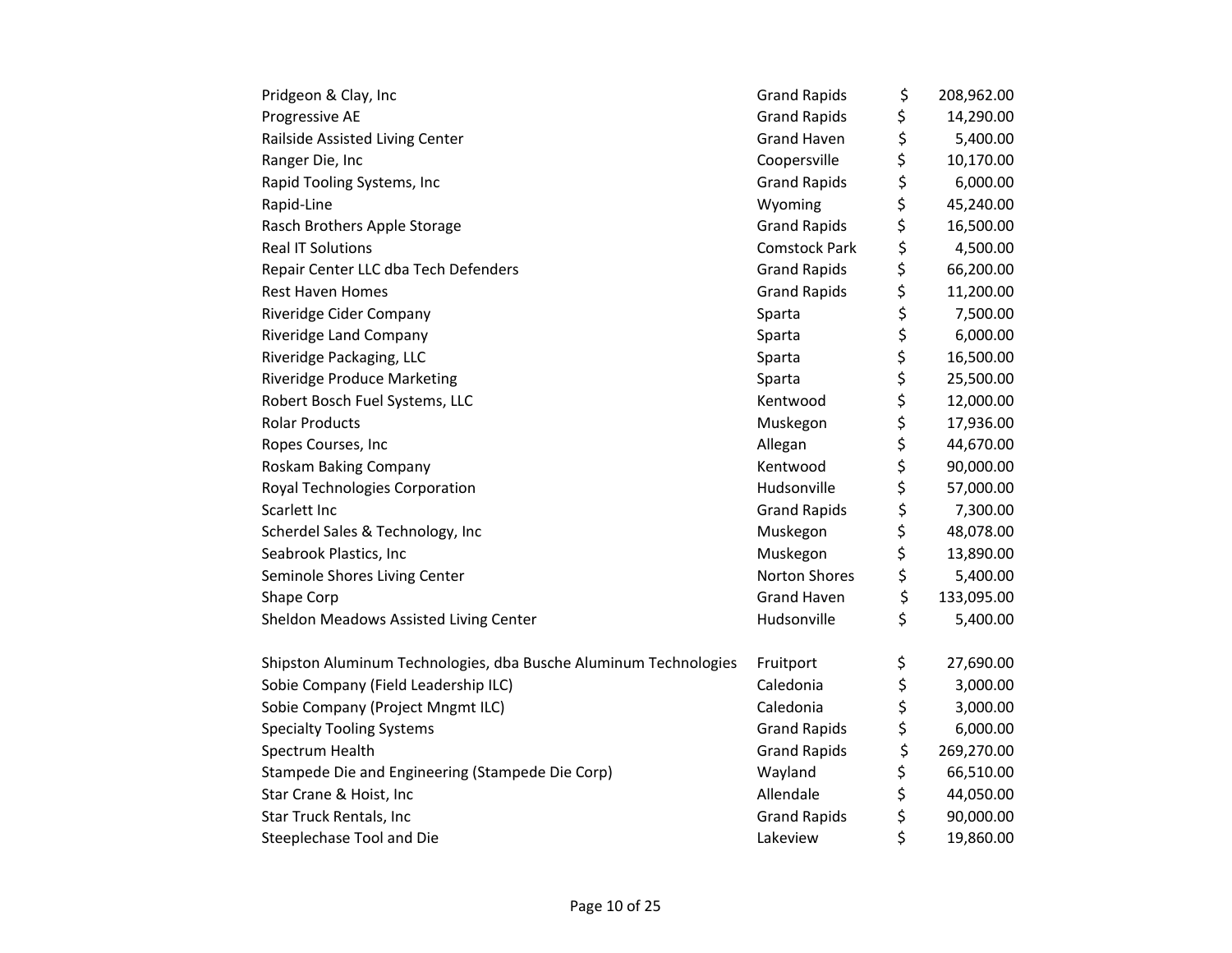| <b>Stone Fox Staffing</b>                          | <b>Grand Rapids</b>  | \$<br>21,895.00    |              |
|----------------------------------------------------|----------------------|--------------------|--------------|
| Swoboda, Inc                                       | Kentwood             | \$<br>47,078.00    |              |
| <b>TGW Systems</b>                                 | <b>Grand Rapids</b>  | \$<br>26,476.00    |              |
| THK Rhythm Automotive Michigan Corporation         | Portland             | \$<br>74,688.00    |              |
| Titan Tool and Die, Inc                            | <b>Norton Shores</b> | \$<br>10,500.00    |              |
| <b>TNR Machine</b>                                 | Dowling              | \$<br>17,765.00    |              |
| Town & Country Group                               | Zeeland              | \$<br>21,328.00    |              |
| Town & Country Group (BICSI ILC)                   | Zeeland              | \$<br>4,500.00     |              |
| Town & Country Group (Mechatronics ILC)            | Zeeland              | \$<br>3,000.00     |              |
| Townsquare Media                                   | <b>Grand Rapids</b>  | \$<br>5,390.00     |              |
| Triangle Associates (Project Mngmt ILC)            | <b>Grand Rapids</b>  | \$<br>3,000.00     |              |
| Triangle Associates (Field Leadership ILC)         | <b>Grand Rapids</b>  | \$<br>4,500.00     |              |
| <b>Ultimate Gaging Systems</b>                     | <b>Grand Rapids</b>  | \$<br>23,630.00    |              |
| Van Haren Electric                                 | <b>Byron Center</b>  | \$<br>22,500.00    |              |
| <b>Velocity USA</b>                                | <b>Grand Rapids</b>  | \$<br>10,600.00    |              |
| Ventura Manufacturing                              | Zeeland              | \$<br>36,630.00    |              |
| VerPlank Electric, Inc                             | <b>Grand Rapids</b>  | \$<br>3,000.00     |              |
| Vista IT Group                                     | <b>Grand Rapids</b>  | \$<br>10,000.00    |              |
| Walker Tool & Die, Inc                             | <b>Grand Rapids</b>  | \$<br>21,000.00    |              |
| Weather Shield Roofing Systems                     | <b>Grand Rapids</b>  | \$<br>12,450.00    |              |
| Weiss Technik North America, Inc                   | <b>Grand Rapids</b>  | \$<br>40,505.00    |              |
| West Michigan Compounding                          | Greenville           | \$<br>93,075.00    |              |
| West Michigan Fabrication Corp                     | <b>Belding</b>       | \$<br>9,000.00     |              |
| West Michigan Tag & Label                          | <b>Grand Rapids</b>  | \$<br>28,500.00    |              |
| West Thomas Partners, LLC (dba Gluten Free Bar)    | <b>Grand Rapids</b>  | \$<br>30,450.00    |              |
| WestOne Corp (Westwind Construction)               | <b>Grand Haven</b>   | \$<br>14,825.00    |              |
| Windemuller Electric, Inc                          | Wayland              | \$<br>128,400.00   |              |
| Windemuller Electric, Inc (BICSI ILC)              | Wayland              | \$<br>7,500.00     |              |
| Windmuller Electric, Inc (Mechatronics ILC)        | Wayland              | \$<br>3,000.00     |              |
| Windemuller Electric, Inc (Electrical Foreman ILC) | Wayland              | \$<br>3,292.00     |              |
| Wolverine Building Group                           | <b>Grand Rapids</b>  | \$<br>7,500.00     |              |
| Worksighted                                        | Holland              | \$<br>42,964.00    |              |
| Wright Plastic Products Co, LLC                    | Sheridan             | \$<br>13,500.00    |              |
| Zagers Pool & Spa                                  | Jamestown            | \$<br>10,195.00 \$ | 9,940,010.00 |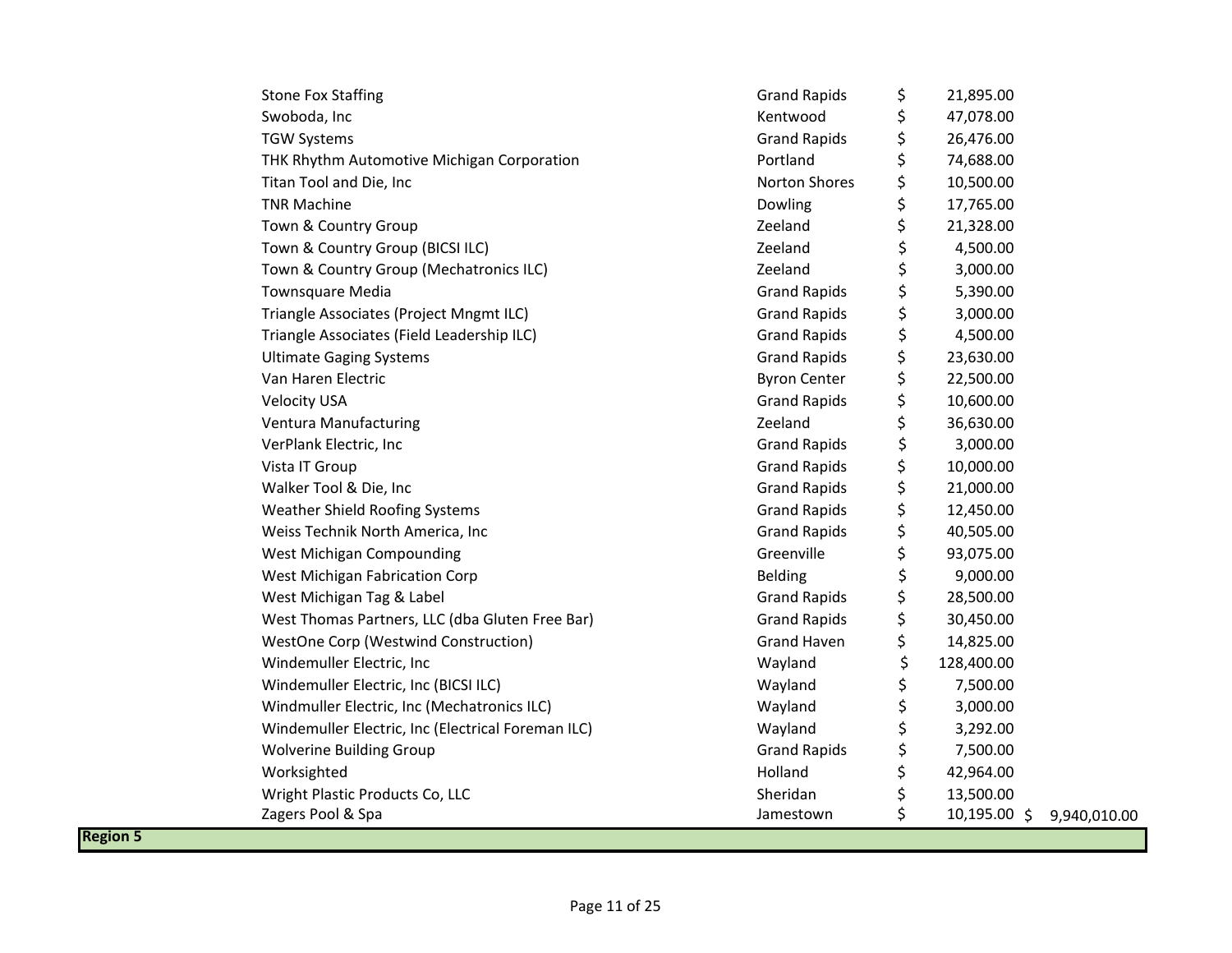| <b>Great Lakes Bay</b> | Advanced Tex Screen Printing, Inc        | Bay City              | \$<br>28,250.00  |
|------------------------|------------------------------------------|-----------------------|------------------|
| <b>Michigan Works!</b> | AHB Tooling & Machinery, Inc             | Saginaw               | \$<br>8,395.00   |
|                        | Aircraft Precision Products, Inc         | Ithaca                | \$<br>9,000.00   |
|                        | Alloy Construcion Service, Inc           | Midland               | \$<br>30,863.00  |
|                        | Amigo Mobility International Inc         | Bridgeport            | \$<br>2,785.00   |
|                        | <b>BGT Aerospace LLC</b>                 | Bay City              | \$<br>3,000.00   |
|                        | Cambron Engineering Inc                  | Bay City              | \$<br>4,290.00   |
|                        | <b>CareBuilders at Home</b>              | Midland               | \$<br>5,330.00   |
|                        | Case Systems, Inc                        | Midland               | \$<br>70,635.00  |
|                        | Cech Corporation                         | Saginaw               | \$<br>16,500.00  |
|                        | Die Stampco Inc                          | Bay City              | \$<br>6,000.00   |
|                        | <b>Duperon Corporation</b>               | Saginaw               | \$<br>9,995.00   |
|                        | Eagle Machining                          | Frankenmuth           | \$<br>1,500.00   |
|                        | <b>Endurance Carbide</b>                 | Saginaw               | \$<br>4,186.00   |
|                        | <b>ESCON Group, Inc</b>                  | Bay City              | \$<br>18,375.00  |
|                        | Freeland Steel Erectors, Inc             | Midland               | \$<br>22,870.00  |
|                        | Fullerton Tool Company, Inc              | Saginaw               | \$<br>86,942.00  |
|                        | <b>GE Insulation Co</b>                  | Sanford               | \$<br>16,413.00  |
|                        | Hausbeck Pickle Co                       | Saginaw               | \$<br>25,500.00  |
|                        | Ingersoll CM Systems, LLC                | Midland               | \$<br>11,290.00  |
|                        | Isabella Bank                            | <b>Mount Pleasant</b> | \$<br>45,000.00  |
|                        | J & T Tool & Die, Inc                    | Bay City              | \$<br>1,500.00   |
|                        | J. Ranck Electric                        | Mount Pleasant        | \$<br>68,616.00  |
|                        | J.E. Johnson, Inc Mechanical Contractors | Midland               | \$<br>34,500.00  |
|                        | JCP, LLC                                 | Saginaw               | \$<br>28,250.00  |
|                        | Kapex Manufacturing                      | Saginaw               | \$<br>1,400.00   |
|                        | <b>Magnum Construction Company</b>       | Midland               | \$<br>20,522.00  |
|                        | Mahar Tool Supply                        | Saginaw               | \$<br>25,950.00  |
|                        | Metal Sales Manufacturing Corporation    | Bay City              | \$<br>17,250.00  |
|                        | Michigan Sugar Company                   | Bay City              | \$<br>158,450.00 |
|                        | Miller Mold Co                           | Saginaw               | \$<br>6,000.00   |
|                        | Modern Machine                           | Bay City              | \$<br>3,239.00   |
|                        | Mr. Chips, Inc                           | Pinconning            | \$<br>25,250.00  |
|                        | <b>Nexteer Automotive</b>                | Saginaw               | \$<br>341,000.00 |
|                        | Pumford Construction, Inc                | Saginaw               | \$<br>9,810.00   |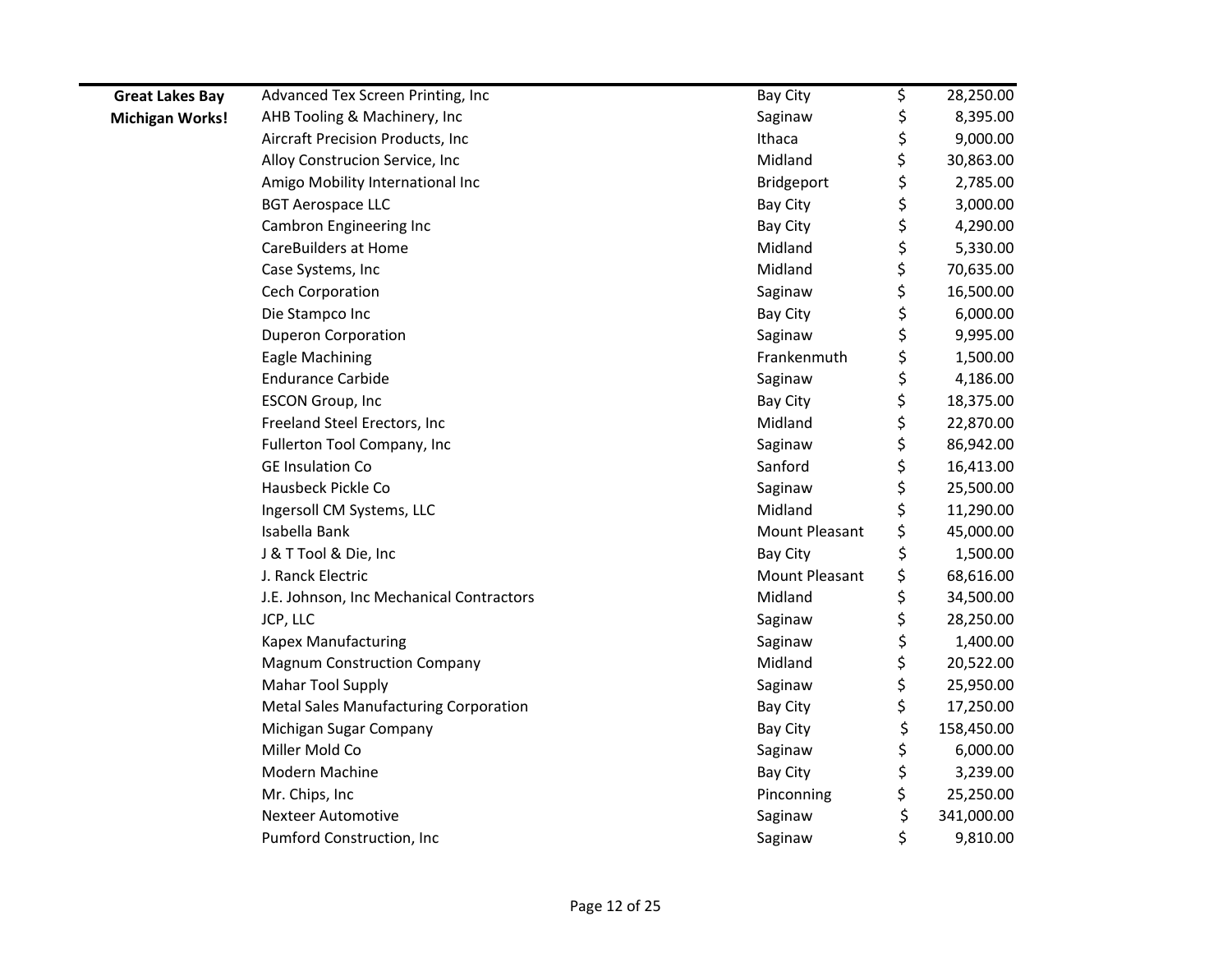|                             | R&S Cutter Grind                                              | Saginaw         | \$<br>3,000.00    |              |
|-----------------------------|---------------------------------------------------------------|-----------------|-------------------|--------------|
|                             | Rock Redi-Mix                                                 | Saginaw         | \$<br>10,254.00   |              |
|                             | <b>RWC Inc</b>                                                | <b>Bay City</b> | \$<br>13,840.00   |              |
|                             | Saginaw Products dba Cignys                                   | Saginaw         | \$<br>171,849.00  |              |
|                             | Sargent Docks & Terminal, Inc                                 | Saginaw         | \$<br>6,000.00    |              |
|                             | <b>Sugar Construction</b>                                     | Midland         | \$<br>28,167.00   |              |
|                             | Tannas Company a division of the Savant Group                 | Midland         | \$<br>35,662.00   |              |
|                             | Three Rivers Corporation                                      | Midland         | \$<br>187,093.00  |              |
|                             | Town & Country Group                                          | Ithaca          | \$<br>9,000.00    |              |
|                             | Turn One, Inc                                                 | Saginaw         | \$<br>3,000.00    |              |
|                             | U.S. Graphite, Inc.                                           | Saginaw         | \$<br>40,065.00   |              |
|                             | UMBRAGROUP, Thomson Aerospace & Defense dba Linear Motion LLC | Saginaw         | \$<br>49,942.00   |              |
|                             | <b>Universal Printing</b>                                     | <b>Bay City</b> | \$<br>27,750.00   |              |
|                             | Water and Woods Field Service Council, Boy Scouts of America  | Auburn          | \$<br>17,650.00   |              |
|                             | York Repair                                                   | <b>Bay City</b> | \$<br>9,491.00    |              |
| <b>Michigan Works!</b>      | 11DeShano Companies, Inc                                      | Gladwin         | \$<br>10,538.00   |              |
| <b>Region 7B Consortium</b> | Advanced Battery Concepts, LLC                                | Clare           | \$<br>17,300.00   |              |
|                             | Arnold Center Inc                                             | Gladwin         | \$<br>6,566.00    |              |
|                             | Bopp Busch Mfg                                                | AuGres          | \$<br>21,360.00   |              |
|                             | City of Beaverton                                             | Beaverton       | 6,960.00          |              |
|                             | City of Gladwin                                               | Gladwin         | \$<br>7,740.00    |              |
|                             | City of Harrison                                              | Harrison        | \$<br>5,700.00    |              |
|                             | <b>Future Mold Corporation</b>                                | Farwell         | \$<br>1,500.00    |              |
|                             | <b>Gladwin County</b>                                         | Gladwin         | \$<br>14,920.00   |              |
|                             | McBride Heating & Cooling Inc                                 | Standish        | \$<br>2,794.00    |              |
|                             | Modern Machinery Inc                                          | Beaverton       | \$<br>7,990.00 \$ | 1,884,987.00 |
| <b>Region 6</b>             |                                                               |                 |                   |              |
| <b>Capital Area</b>         | <b>Consolidated Electrical Contractors</b>                    | Davison         | \$<br>33,838.00   |              |
| <b>Michigan Works!</b>      |                                                               |                 |                   |              |
| <b>Great Lakes Bay</b>      | <b>B &amp; J Tool Services</b>                                | Fenton          | \$<br>4,800.00    |              |
| <b>Michigan Works!</b>      |                                                               |                 |                   |              |
| <b>GST</b>                  | Advanced Auto Trends, Inc                                     | Metamora        | \$<br>14,976.00   |              |
| <b>Michigan Works!</b>      | Advanced Auto Trends, Inc (Sanilac ILC)                       | Snover          | \$<br>8,808.00    |              |
|                             | Aristo-Cast, Inc                                              | Almont          | \$<br>1,500.00    |              |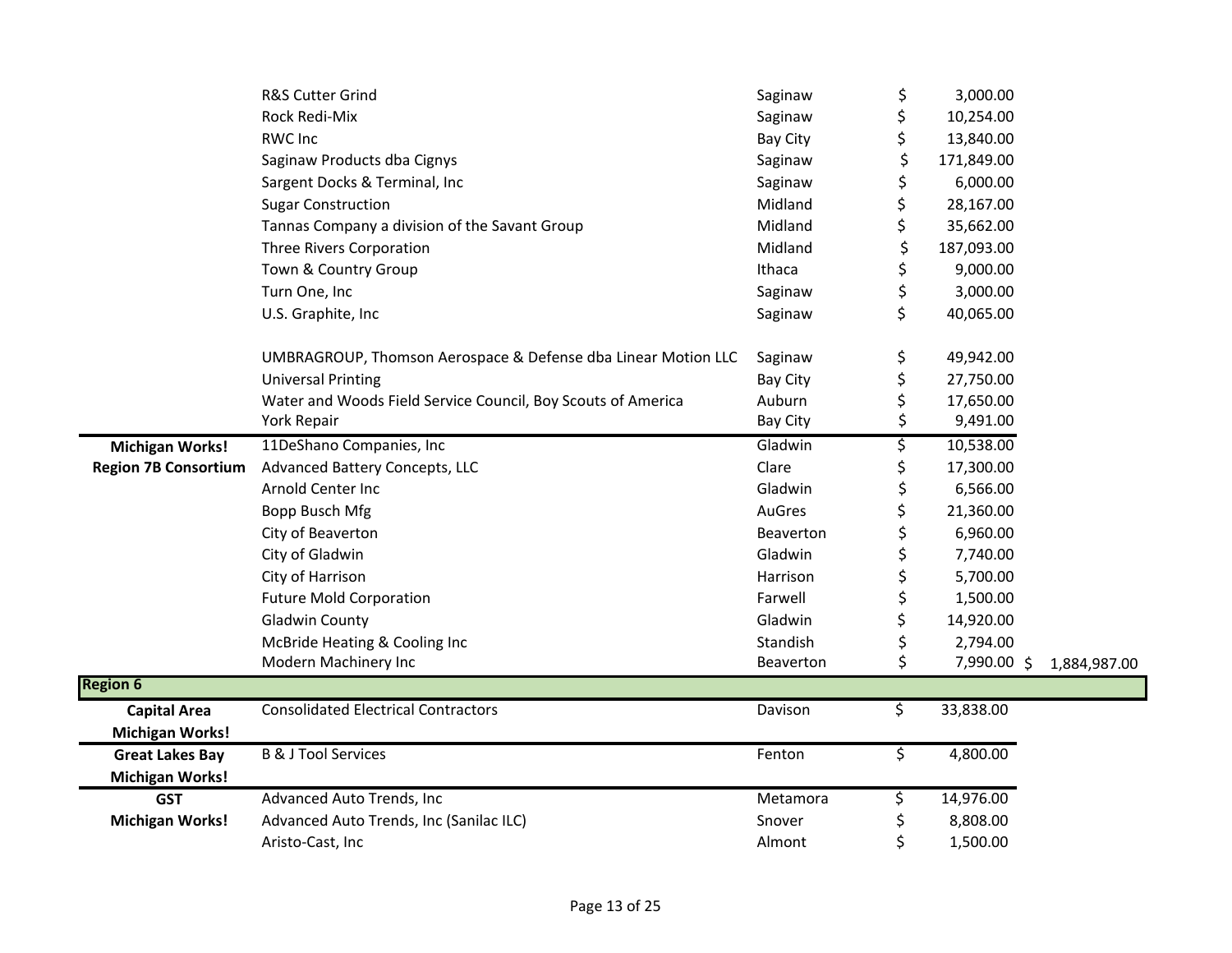|                        | Aurora Cad Cam, Inc                           | Metamora           | \$<br>2,649.00  |
|------------------------|-----------------------------------------------|--------------------|-----------------|
|                        | Bourne Industries, Inc                        | Corunna            | \$<br>18,000.00 |
|                        | Composite Performance Technologies, LLC       | Lapeer             | \$<br>1,500.00  |
|                        | D&D Design, Inc                               | Clio               | \$<br>6,145.00  |
|                        | Dairy Farmers of America, Cass City Plant     | Cass City          | \$<br>19,480.00 |
|                        | Domico Med-Device                             | Fenton             | \$<br>23,050.00 |
|                        | Epic Machince, Inc                            | Fenton             | \$<br>5,595.00  |
|                        | Gemini Group, Inc                             | <b>Bad Axe</b>     | \$<br>20,047.00 |
|                        | Goyette Mechanical Co, Inc                    | Flint              | \$<br>97,714.00 |
|                        | Grabill Windows and Doors, Inc                | Almont             | \$<br>8,450.00  |
|                        | Grupo Antolin Michigan, Inc                   | Marlette           | \$<br>24,956.00 |
|                        | <b>H&amp;H Tool Inc</b>                       | Lapeer             | \$<br>15,150.00 |
|                        | Halligan Electric, Inc                        | Flint              | \$<br>52,952.00 |
|                        | Huron Inc                                     | Lexington          | \$<br>50,306.00 |
|                        | Huron Inc (Sanilac ILC)                       | Lexington          | \$<br>22,037.00 |
|                        | LM Products, Inc                              | Lapeer             | \$<br>8,610.00  |
|                        | LogoFit, LLC                                  | Flint              | \$<br>10,475.00 |
|                        | Magna Electronics Technology, Inc             | <b>Grand Blanc</b> | \$<br>49,738.00 |
|                        | MI-Tech Tooling, Inc                          | Cass City          | \$<br>13,500.00 |
|                        | NEXUS QSD GROUP, LLC                          | Flint              | \$<br>60,000.00 |
|                        | Pepro Enterprises dba Gemini Plastics, Inc    | Ubly               | \$<br>12,000.00 |
|                        | Regency Plastics, Inc                         | Ubly               | \$<br>22,000.00 |
|                        | Right at Home of Central Michigan             | <b>Brighton</b>    | \$<br>46,500.00 |
|                        | Rivers Fab & Welding, Inc                     | Owosso             | \$<br>8,600.00  |
|                        | Sanilac Medical Care Family                   | Sandusky           | \$<br>13,376.00 |
|                        | Senk Tooling, Inc                             | Owosso             | \$<br>7,500.00  |
|                        | TDM International, Inc                        | Flint              | \$<br>12,000.00 |
|                        | Thumb Tool & Engineering                      | <b>Bad Axe</b>     | \$<br>14,480.00 |
|                        | <b>Tower International</b>                    | Elkton             | \$<br>12,000.00 |
|                        | <b>Tri-Mer Corporation</b>                    | Owosso             | \$<br>12,000.00 |
|                        | Vibracoustic USA, Sandusky Division           | Sandusky           | \$<br>80,020.00 |
|                        | <b>Wolverine Fire Protection Co</b>           | Mt. Morris         | \$<br>17,559.00 |
| Macomb-St.Clair        | <b>Blue Water Controls, LLC</b>               | Clyde              | \$<br>5,184.00  |
| <b>Michigan Works!</b> | Brenner Contracting dba Brenner Electric, LLC | <b>Marine City</b> | \$<br>12,000.00 |
|                        | <b>Britt Manufacturing</b>                    | Port Huron         | \$<br>35,766.00 |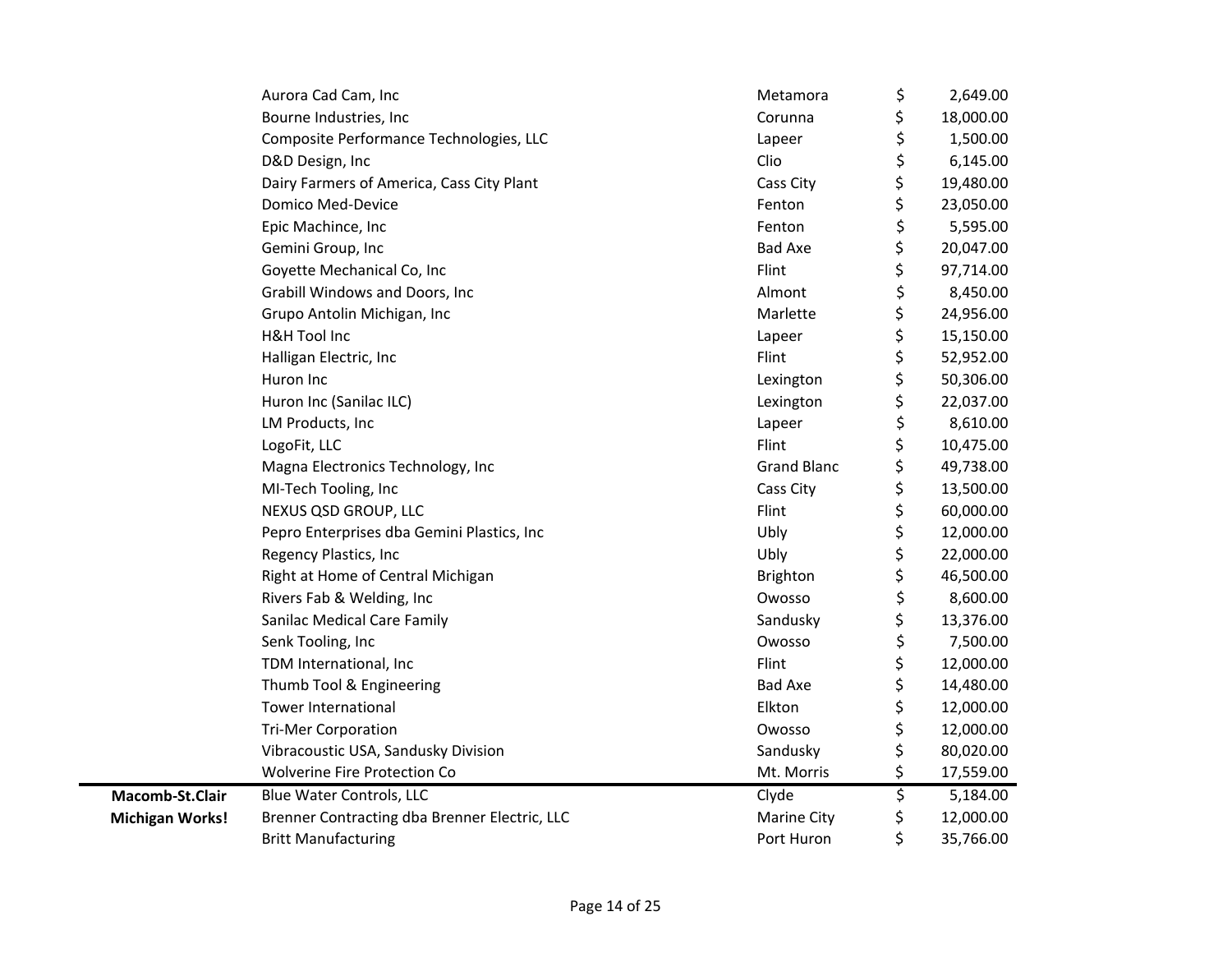|                                      | Centraore, LLC                                 | Saint Clair         | \$<br>16,490.00       |              |
|--------------------------------------|------------------------------------------------|---------------------|-----------------------|--------------|
|                                      | Cogent Hex, Inc                                | Port Huron          | \$<br>13,500.00       |              |
| <b>Southeast Michigan</b>            | <b>General Motors Flint Metal Center</b>       | Flint               | \$<br>121,085.00      |              |
| Community<br><b>Alliance (SEMCA)</b> |                                                |                     |                       |              |
| <b>Michigan Works!</b>               | Trilogy - Stonegate Health Campus              | Lapeer              | \$<br>18,000.00       |              |
| Southeast                            | Trilogy- The Oaks at Woodfield                 | <b>Grand Blanc</b>  | \$<br>15,000.00<br>-Ş | 1,069,336.00 |
| <b>Region 7</b>                      |                                                |                     |                       |              |
| <b>Capital Area</b>                  | A.J. Boggs & Company                           | <b>East Lansing</b> | \$<br>12,500.00       |              |
| <b>Michigan Works!</b>               | AgroLiquid / COG Marketers LTD                 | St. Johns           | \$<br>15,911.00       |              |
|                                      | <b>Bekum America Corporation</b>               | Williamston         | \$<br>67,144.00       |              |
|                                      | <b>Cameron Tool Corporation</b>                | Lansing             | \$<br>48,550.00       |              |
|                                      | Capital Internal Medicine Associates, PC       | Lansing             | \$<br>11,826.00       |              |
|                                      | City of Eaton Rapids                           | Eaton Rapids        | \$<br>7,500.00        |              |
|                                      | <b>Clinton Machine</b>                         | Ovid                | \$<br>15,794.00       |              |
|                                      | <b>Consolidated Electrical Contractors</b>     | Lansing             | \$<br>53,174.00       |              |
|                                      | Dart Bank                                      | Mason               | \$<br>24,025.00       |              |
|                                      | Dowding Industries Inc                         | Eaton Rapids        | \$<br>26,001.00       |              |
|                                      | <b>Enliven Software</b>                        | <b>East Lansing</b> | \$<br>7,500.00        |              |
|                                      | Enova Premier                                  | Charlotte           | \$<br>18,869.00       |              |
|                                      | <b>Fibertec Environmental Services</b>         | Holt                | \$<br>14,742.00       |              |
|                                      | Franchino Mold & Engineering                   | Lansing             | \$<br>56,595.00       |              |
|                                      | Gestamp                                        | Mason               | \$<br>140,169.00      |              |
|                                      | Hospice of Lansing, Inc                        | Lansing             | \$<br>6,766.00        |              |
|                                      | <b>IMPCO</b>                                   | Lansing             | \$<br>29,455.00       |              |
|                                      | JC Electric, LLC                               | St. Johns           | \$<br>20,175.00       |              |
|                                      | KTM Industries, Inc                            | Holt                | \$<br>3,000.00        |              |
|                                      | Lectronix Inc                                  | Lansing             | \$<br>17,529.00       |              |
|                                      | Linn Products, Inc                             | Charlotte           | \$<br>30,854.00       |              |
|                                      | MAHLE Engine Components USA, Inc               | St. Johns           | \$<br>44,366.00       |              |
|                                      | <b>Neogen Corporation</b>                      | Lansing             | \$<br>193,519.00      |              |
|                                      | Niowave, Inc                                   | Lansing             | \$<br>39,995.00       |              |
|                                      | <b>NuWave Technology Partners</b>              | Lansing             | \$<br>32,249.00       |              |
|                                      | Olympian Tool, LCC                             | St. Johns           | \$<br>19,500.00       |              |
|                                      | Origami Brain Injury Rehabilitation Center-URA | Mason               | \$<br>14,930.00       |              |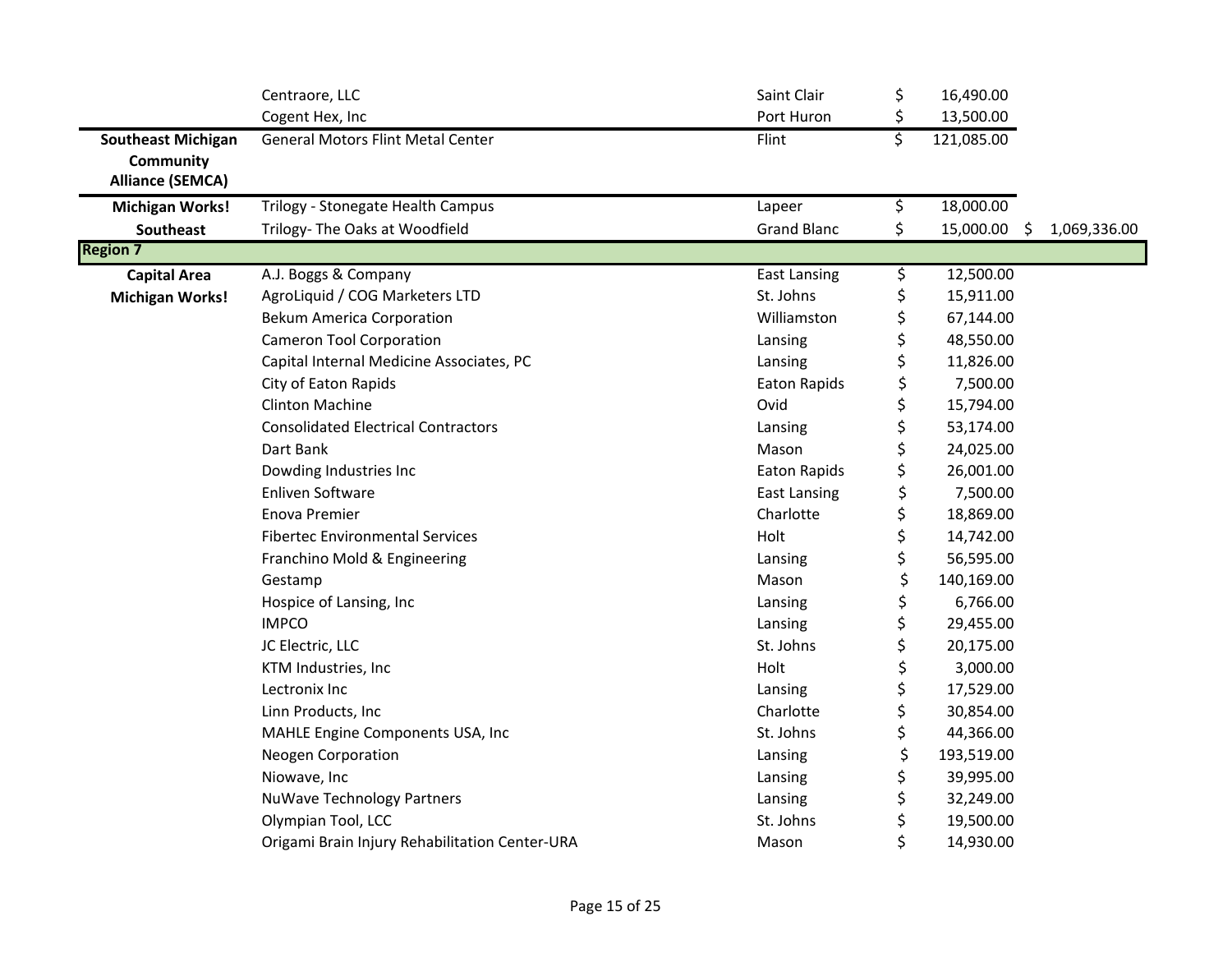|                                | Peckham Diversified, Inc                         | Lansing                      | \$<br>29,600.00    |              |
|--------------------------------|--------------------------------------------------|------------------------------|--------------------|--------------|
|                                | Peckham, Inc                                     | Lansing                      | \$<br>125,020.00   |              |
|                                | Piper & Gold Public Relations, LLC               | Lansing                      | 5,796.00           |              |
|                                | Precision Tool Inc                               | Vermontville                 | \$<br>23,112.00    |              |
|                                | Roberts Sinto Corporation                        | Lansing                      | \$<br>61,614.00    |              |
|                                | Sparrow Health System                            | Lansing                      | \$<br>109,500.00   |              |
|                                | <b>Spartan Motors</b>                            | Charlotte                    | \$<br>119,853.00   |              |
|                                | Triterra                                         | Lansing                      | \$<br>11,438.00    |              |
| <b>Michigan Works!</b>         | DC Engineering, PC                               | Lansing                      | \$<br>10,016.00    |              |
| Southeast                      | MS Plastic Welders, LLC                          | Webberville                  | \$<br>6,000.00     |              |
|                                | Trilogy - The Willows at East Lansing            | Lansing                      | \$<br>21,000.00    |              |
|                                | Trilogy- The Willows at Okemos                   | Okemos                       | \$<br>18,000.00 \$ | 1,513,587.00 |
| <b>Region 8</b>                |                                                  |                              |                    |              |
| <b>Kinexus</b>                 | Albemarle Corporation                            | South Haven                  | \$<br>106,064.00   |              |
| (Michigan Works!               | AmHawk, LLC                                      | Coloma                       | \$<br>6,000.00     |              |
| <b>Berrien-Cass-Van Buren)</b> | Ausco Products, LLC                              | <b>Benton Harbor</b>         | \$<br>59,594.00    |              |
|                                | <b>Bangor Plastics</b>                           |                              | \$<br>11,500.00    |              |
|                                |                                                  | Bangor                       | 3,500.00           |              |
|                                | Bloomingdale Telephone Company, Inc              | Bloomingdale<br><b>Niles</b> | \$                 |              |
|                                | C&S Machine Products, Inc                        |                              | \$<br>95,661.00    |              |
|                                | Cass County Council on Aging (COA)               | Cassopolis                   | \$<br>22,078.00    |              |
|                                | Coca-Cola North America - Paw Paw                | Paw Paw                      | \$<br>128,658.00   |              |
|                                | Colson Group USA - Albion Industries             | Albion                       | \$<br>70,838.00    |              |
|                                | Colson Group USA - Shepherd Caster               | St. Joseph                   | \$<br>157,230.00   |              |
|                                | Compton, Inc                                     | South Haven                  | \$<br>18,000.00    |              |
|                                | Custom Tool & Die Company                        | Stevensville                 | \$<br>19,500.00    |              |
|                                | <b>FoodTools Consolidated</b>                    | South Haven                  | \$<br>21,580.00    |              |
|                                | <b>Gaishin Manufacturing</b>                     | <b>Benton Harbor</b>         | \$<br>13,545.00    |              |
|                                | Halo Super Cars, Inc                             | <b>Benton Harbor</b>         | \$<br>5,500.00     |              |
|                                | Hanson Mold                                      | St. Joseph                   | \$<br>53,191.00    |              |
|                                | Hanson Systems LLC, dba Eagle Technologies Group | Bridgman                     | \$<br>91,226.00    |              |
|                                | ICM Products, Inc.                               | Cassopolis                   | \$<br>25,267.00    |              |
|                                | Journeyman Distillery                            | Three Oaks                   | \$<br>36,862.00    |              |
|                                | Kay Manufacturing Company                        | St. Joseph                   | \$<br>66,840.00    |              |
|                                | Kelm Acubar                                      | <b>Benton Harbor</b>         | \$<br>3,000.00     |              |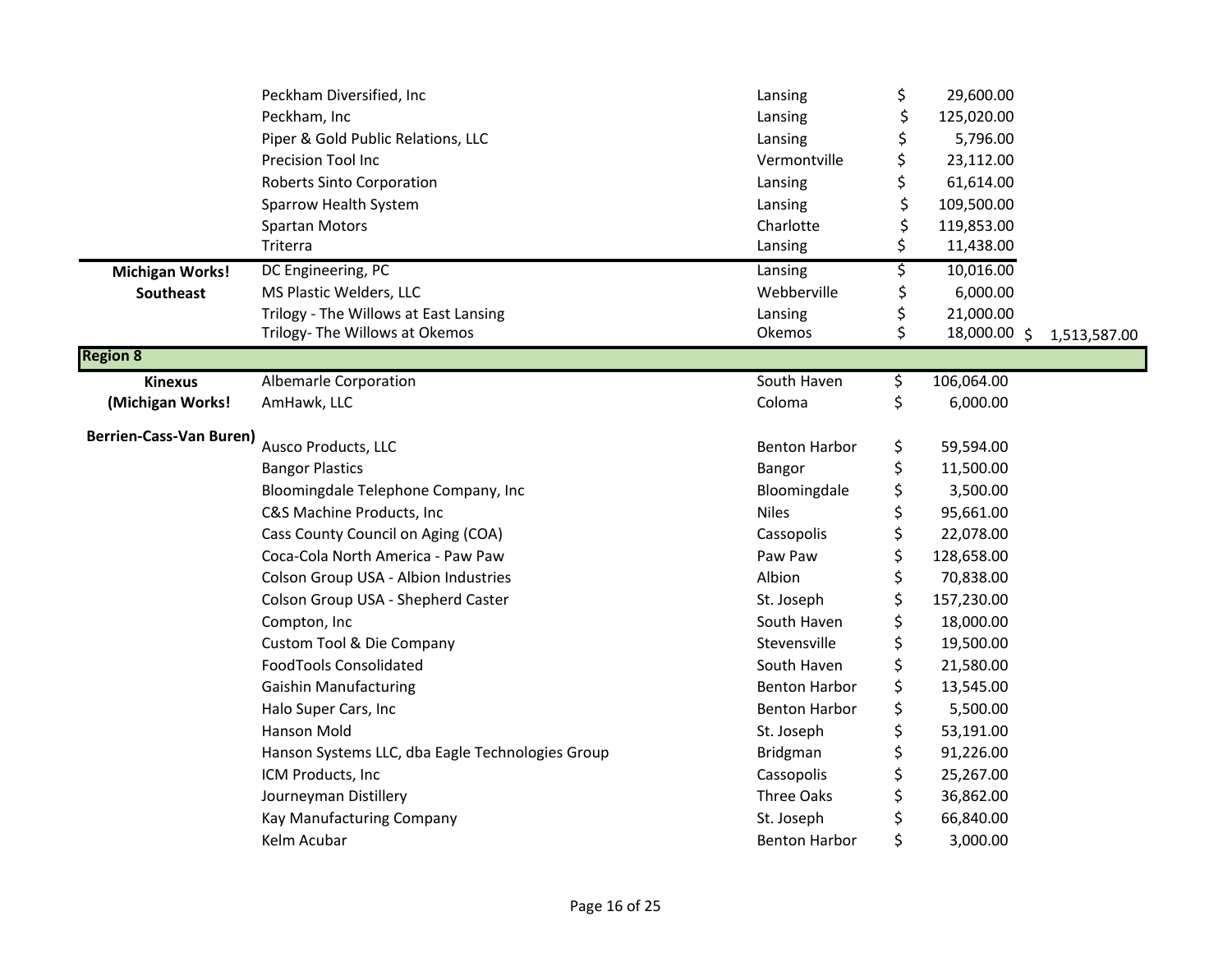|                        | Knouse Foods                            | Paw Paw             | \$<br>27,666.00  |
|------------------------|-----------------------------------------|---------------------|------------------|
|                        | Lakeshore Mold & Die, LLC               | Stevensville        | \$<br>3,000.00   |
|                        | <b>LECO Corporation</b>                 | St. Joseph          | \$<br>49,922.00  |
|                        | Liberty 3D Technologies                 | St. Joseph          | \$<br>75,850.00  |
|                        | Lindberg/MPH (TPS, LLC)                 | Riverside           | \$<br>28,979.00  |
|                        | Lovejoy, Inc                            | South Haven         | \$<br>6,725.00   |
|                        | M&I Machine                             | Coloma              | \$<br>1,500.00   |
|                        | <b>Manning Enterprises</b>              | Paw Paw             | \$<br>15,460.00  |
|                        | Maynard Hospital, LLC dba Forte' Coffee | St. Joseph          | \$<br>22,500.00  |
|                        | Michigan Die Casting, LLC               | Dowagiac            | \$<br>29,900.00  |
|                        | Niles Steel Tank Company                | <b>Niles</b>        | \$<br>3,000.00   |
|                        | Petter Investments dba Riveer           | South Haven         | \$<br>46,845.00  |
|                        | Pro Powder, Inc                         | South Haven         | \$<br>24,265.00  |
|                        | Pro Services, Inc                       | Portage             | \$<br>172,500.00 |
|                        | Ralph Moyle, Inc                        | Mattawan            | \$<br>183,000.00 |
|                        | Shawnee Specialties, Inc                | Eau Claire          | \$<br>20,770.00  |
|                        | Spencer Manufacturing, Inc              | South Haven         | \$<br>19,935.00  |
|                        | St. Julian Wine Co Inc                  | Paw Paw             | \$<br>59,020.00  |
|                        | <b>Tri-Mation Industries</b>            | Mattawan            | \$<br>44,125.00  |
|                        | White Oaks Assisted Living              | Lawton              | \$<br>20,425.00  |
|                        | <b>Wolverine Corporation</b>            | St. Joseph          | \$<br>64,990.00  |
|                        | YMCA of Southwest Michigan              | <b>Niles</b>        | \$<br>13,500.00  |
| <b>Great Lakes Bay</b> | Quality Air Service, Inc                | Kalamazoo           | \$<br>13,024.00  |
| <b>Michigan Works!</b> |                                         |                     |                  |
| <b>Michigan Works!</b> | <b>Brembo North America</b>             | Homer               | \$<br>167,651.00 |
| Southeast              | Trilogy - The Oaks At Northpointe Woods | <b>Battle Creek</b> | \$<br>15,000.00  |
| <b>Michigan Works!</b> | A&O Mold & Engineering                  | Vicksburg           | \$<br>8,984.00   |
| Southwest              | <b>Abbott Nutrition</b>                 | <b>Sturgis</b>      | \$<br>54,509.00  |
|                        | American Axle & Manufacturing           | <b>Three Rivers</b> | \$<br>149,885.00 |
|                        | <b>Bleistahl North America</b>          | <b>Battle Creek</b> | \$<br>12,917.00  |
|                        | BorgWarner Inc                          | Marshall            | \$<br>12,660.00  |
|                        | <b>Changes Rehabilitation</b>           | Albion              | \$<br>43,956.00  |
|                        | Cosma Casting Michigan                  | <b>Battle Creek</b> | \$<br>147,635.00 |
|                        | DENSO Manufacturing Michigan, Inc       | <b>Battle Creek</b> | \$<br>125,310.00 |
|                        | Douglas Autotech Corporation            | Bronson             | \$<br>15,900.00  |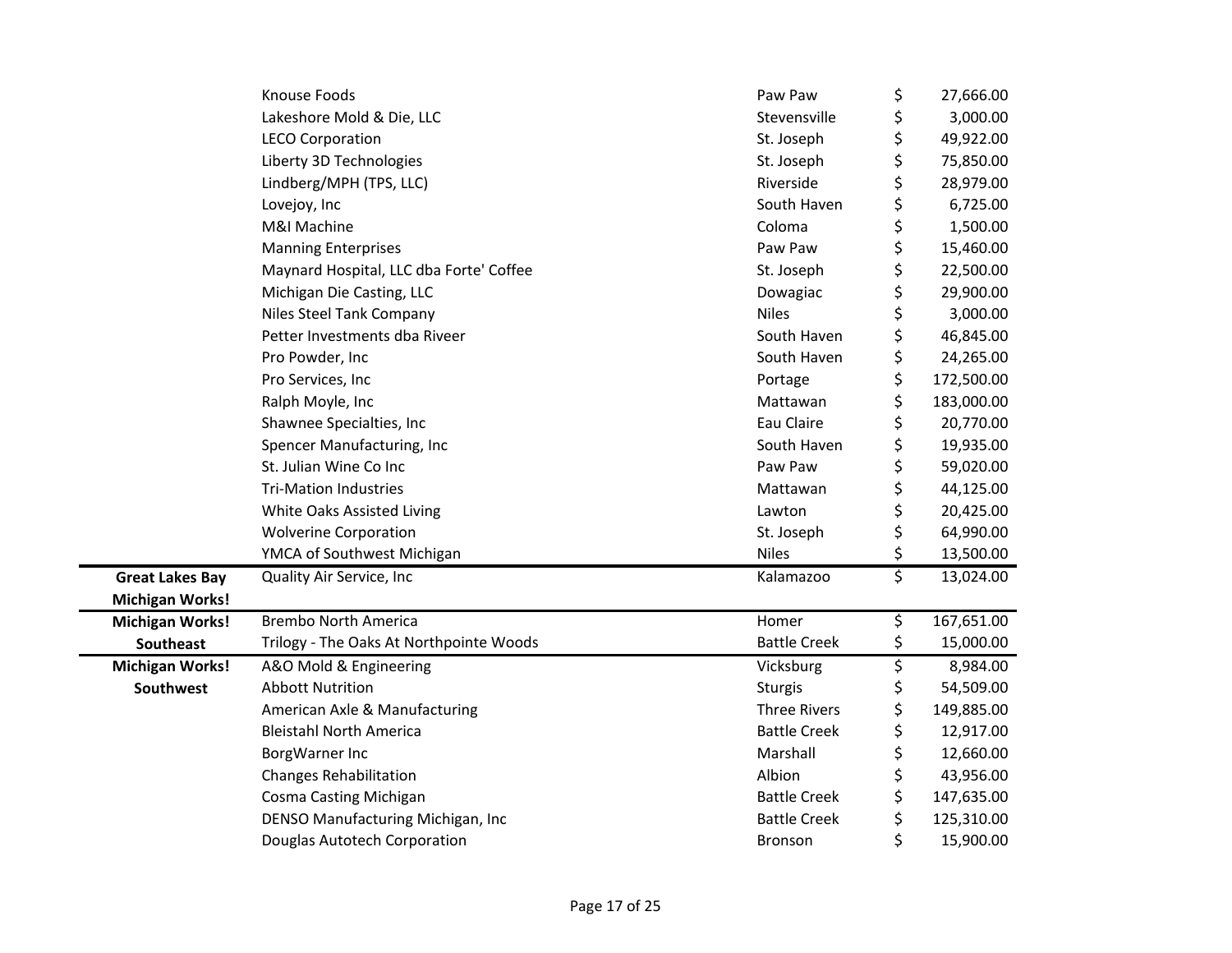|                             | Duncan Aviation, Inc                                                           | <b>Battle Creek</b> | \$<br>90,000.00      |              |
|-----------------------------|--------------------------------------------------------------------------------|---------------------|----------------------|--------------|
|                             | Eimo Technologies                                                              | Vicksburg           | \$<br>29,280.00      |              |
|                             | Erbsloeh Aluminum Solutions, Inc (EAS), (formerly: Bowers Manufacturin Portage |                     | \$<br>192,500.00     |              |
|                             | <b>Grace Health</b>                                                            | <b>Battle Creek</b> | \$<br>66,000.00      |              |
|                             | II Stanley Co, Inc                                                             | <b>Battle Creek</b> | \$<br>35,850.00      |              |
|                             | Kalamazoo X-Ray Sales, Inc                                                     | Portage             | \$<br>5,390.00       |              |
|                             | <b>KSS Enterprises</b>                                                         | Kalamazoo           | \$<br>15,000.00      |              |
|                             | Le Vannes                                                                      | Portage             | \$<br>7,425.00       |              |
|                             | Mann+Hummel                                                                    | Portage             | \$<br>23,143.00      |              |
|                             | National Flavors, LLC                                                          | Kalamazoo           | \$<br>19,365.00      |              |
|                             | <b>Optimed Health Partners</b>                                                 | Kalamazoo           | \$<br>18,000.00      |              |
|                             | Parker-Hannifin                                                                | Otsego              | \$<br>24,000.00      |              |
|                             | Post Consumer Brands - Battle Creek                                            | <b>Battle Creek</b> | \$<br>52,923.00      |              |
|                             | Rosler Metal Finishing USA, LLC                                                | <b>Battle Creek</b> | \$<br>16,894.00      |              |
|                             | Senior Care Partners P.A.C.E.                                                  | <b>Battle Creek</b> | \$<br>192,476.00     |              |
|                             | Sigma Machine, Inc                                                             | Kalamazoo           | \$<br>26,050.00      |              |
|                             | Singh Automation, LLC                                                          | Portage             | \$<br>3,332.00       |              |
|                             | Stewart Industries, LLC                                                        | <b>Battle Creek</b> | \$<br>12,175.00      |              |
|                             | TC Transcontinental Michigan                                                   | <b>Battle Creek</b> | \$<br>4,500.00       |              |
|                             | Team 1 Plastics, Inc                                                           | Albion              | \$<br>11,275.00      |              |
|                             | Tekna, Inc                                                                     | Kalamazoo           | \$<br>4,000.00       |              |
|                             | <b>Weber Specialties Company</b>                                               | Schoolcraft         | \$<br>35,095.00      |              |
|                             | White Pigeon Paper Co                                                          | White Pigeon        | \$<br>6,000.00       |              |
|                             | XL Machine Co                                                                  | <b>Three Rivers</b> | \$<br>62,204.00      |              |
|                             | Zoetis LLC                                                                     | Kalamazoo           | \$<br>38,158.00      |              |
| <b>West Michigan Works!</b> | Parker Hannifin Corporation - Richland                                         | Richland            | \$<br>$18,000.00$ \$ | 3,725,977.00 |
| <b>Region 9</b>             |                                                                                |                     |                      |              |
| <b>Michigan Works!</b>      | A Plus Electric, Inc                                                           | Clarklake           | \$<br>12,000.00      |              |
| Southeast                   | A.F. Smith Electric                                                            | Ypsilanti           | \$<br>9,000.00       |              |
|                             | Acme Mills, LLC Fairway Products                                               | Hillsdale           | \$<br>31,480.00      |              |
|                             | Akervall Technologies, Inc.                                                    | Saline              | 13,820.00            |              |
|                             | American Axle & Manufacturing                                                  | Litchfield          | \$<br>18,690.00      |              |
|                             | American Tooling Center, Inc                                                   | Grass Lake          | \$<br>146,959.00     |              |
|                             | America's Preferred Home Warranty                                              | Jackson             | 32,770.00            |              |
|                             | <b>Ashcom Technologies</b>                                                     | Ann Arbor           | \$<br>7,500.00       |              |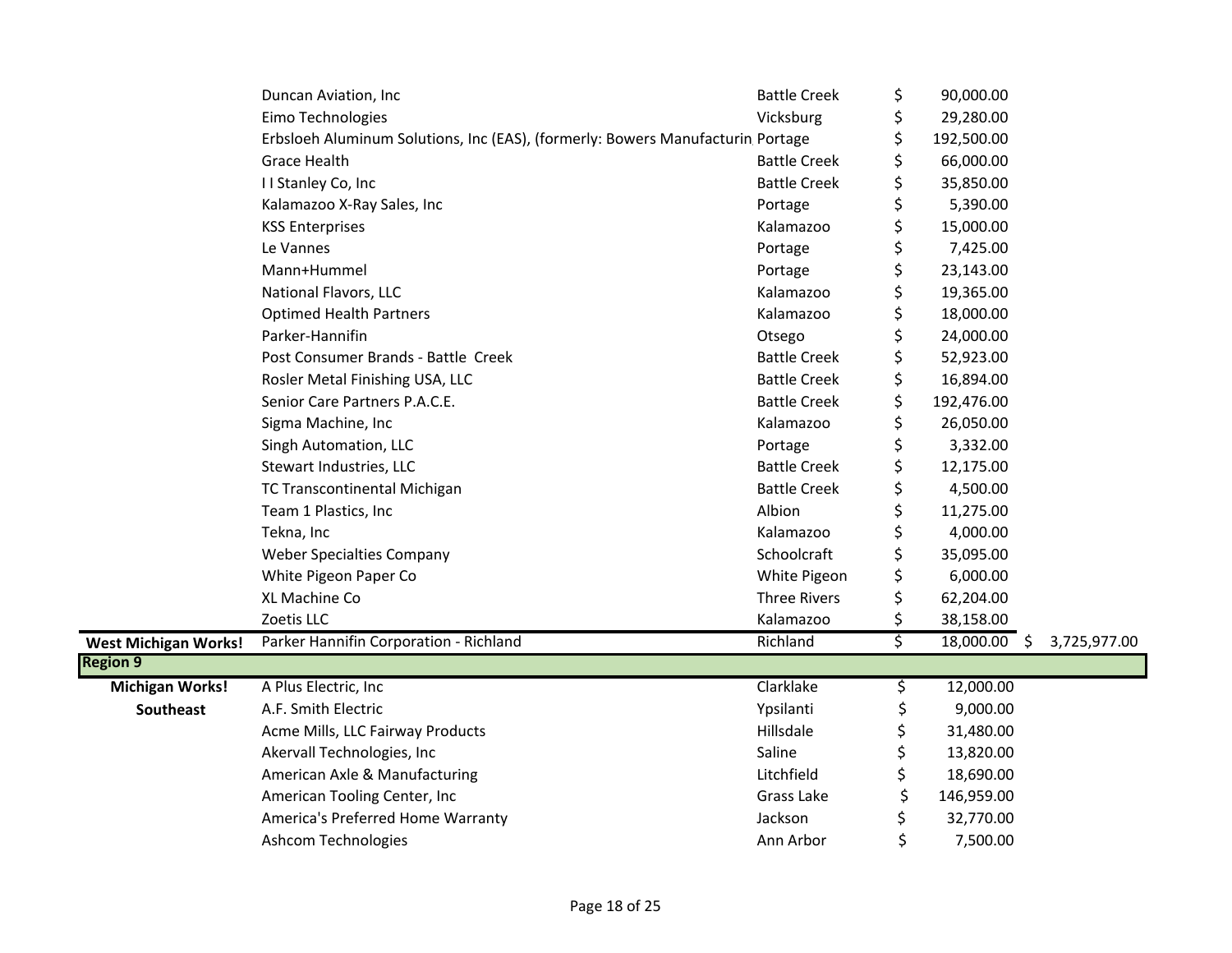| Avomeen Analytical, LLC                                     | Ann Arbor       | \$<br>7,800.00   |
|-------------------------------------------------------------|-----------------|------------------|
| <b>Boss Engineering</b>                                     | Howell          | \$<br>14,140.00  |
| Caster Concepts, Inc                                        | Albion          | \$<br>33,655.00  |
| CEI Composite Materials, LLC                                | Manchester      | \$<br>39,200.00  |
| <b>Consumers Energy</b>                                     | Jackson         | \$<br>456,750.00 |
| <b>Crankshaft Machine Group</b>                             | Jackson         | \$<br>13,380.00  |
| CRW Plastics USA, Inc                                       | Howell          | \$<br>14,700.00  |
| Diversified Engineering and Plastics, LLC                   | Jackson         | \$<br>27,810.00  |
| Diversified Precision Products, Inc                         | Spring Arbor    | \$<br>14,410.00  |
| Dusty Whitney Automotive Group                              | Dexter          | \$<br>56,852.00  |
| <b>Fortech Products</b>                                     | <b>Brighton</b> | \$<br>9,825.00   |
| <b>GKI Foods LLC</b>                                        | <b>Brighton</b> | \$<br>1,169.00   |
| Great Lakes Industry, Inc                                   | Jackson         | \$<br>35,350.00  |
| Gudel, Inc                                                  | Ann Arbor       | \$<br>4,495.00   |
| Huron Valley Electric                                       | Ann Arbor       | \$<br>49,500.00  |
| ididit, LLC                                                 | Tecumseh        | \$<br>10,500.00  |
| Industrial Steel Treating, Co                               | Jackson         | \$<br>33,000.00  |
| Koppert Biological Systems, Inc                             | Howell          | \$<br>24,621.00  |
| Kyocera Unimerco Tooling Inc                                | Saline          | \$<br>51,000.00  |
| Leon Hand-Crafted Speakers, Inc                             | Ann Arbor       | \$<br>26,410.00  |
| Logic Quantum LLC                                           | Ann Arbor       | \$<br>3,370.00   |
| Logic Solutions, Inc                                        | Ann Arbor       | \$<br>6,105.00   |
| Madison Street Holdings LLC, dba AGET Manufacturing Company | Adrian          | \$<br>11,899.00  |
| Martinrea International-Jonesville                          | Jonesville      | \$<br>45,090.00  |
| Martinrea International, Inc                                | Manchester      | \$<br>130,190.00 |
| Navitas Advanced Solutions Group, LLC                       | Ann Arbor       | \$<br>60,475.00  |
| Our Family Friend, LLC                                      | Somerset Center | \$<br>16,130.00  |
| Paragon Metals, Inc                                         | Hillsdale       | \$<br>91,750.00  |
| PDF MFG, Inc                                                | Grass Lake      | \$<br>1,500.00   |
| Pollard Banknote                                            | Ypsilanti       | \$<br>22,500.00  |
| Quantum Signal, LLC                                         | Saline          | \$<br>4,275.00   |
| R.W. Mercer, Co                                             | Jackson         | \$<br>21,283.00  |
| Rex Materials, Inc                                          | Howell          | \$<br>3,000.00   |
| Sensors, Inc                                                | Saline          | \$<br>24,643.00  |
| <b>SimuQuest</b>                                            | Ann Arbor       | \$<br>7,449.00   |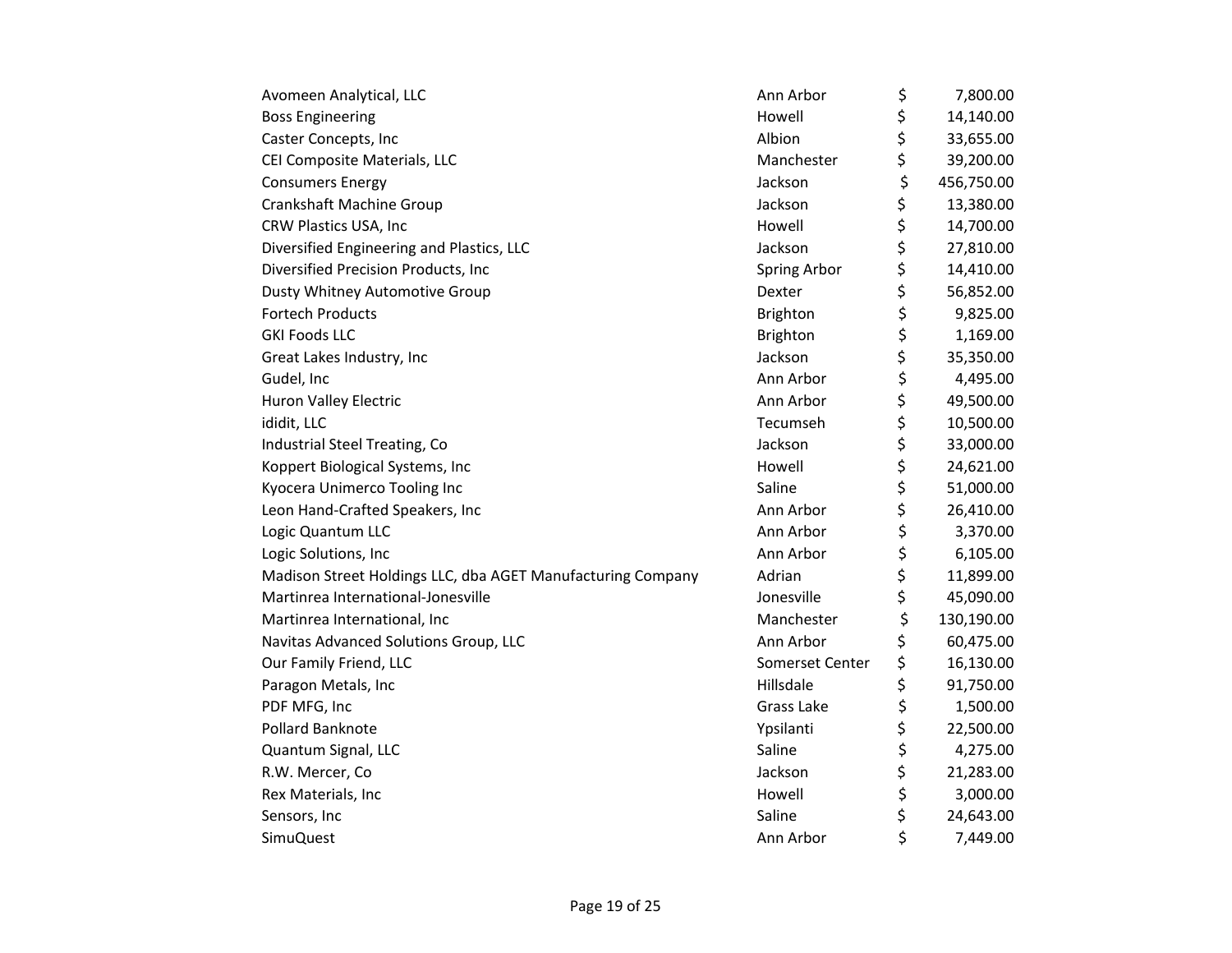|                             | Technique, Inc                               | Jackson           | \$<br>72,230.00    |              |
|-----------------------------|----------------------------------------------|-------------------|--------------------|--------------|
|                             | <b>Total Source Manufacturing</b>            | Jackson           | \$<br>9,080.00     |              |
|                             | <b>Tri-County Electric</b>                   | Saline            | \$<br>10,500.00    |              |
|                             | Trilogy - Ridgecrest Health Campus           | Jackson           | \$<br>15,000.00    |              |
|                             | Trilogy - The Willows at Howell              | Howell            | \$<br>18,000.00    |              |
|                             | <b>Turner Electric</b>                       | Dexter            | \$<br>9,000.00     |              |
|                             | UIS SCADA, Inc                               | Dexter            | \$<br>47,399.00    |              |
|                             | Unified Industries, Inc                      | Howell            | \$<br>9,765.00     |              |
|                             | W2Fuel, LLC                                  | Adrian            | \$<br>24,759.00    |              |
|                             | <b>Wacker Chemical Corporation</b>           | Adrian            | \$<br>137,625.00   |              |
|                             | Zero Hour Parts (Spot Design)                | Ann Arbor         | \$<br>17,850.00    |              |
| Southeast                   | <b>DURA GAS Milan Metal Systems</b>          | Milan             | \$<br>59,398.00    |              |
| Michigan                    | Fluid Equipment Development Company          | Monroe            | \$<br>25,580.00    |              |
| Community                   | K Tool, LLC                                  | Lambertville      | \$<br>3,850.00     |              |
| <b>Alliance</b>             | <b>Mountain Machine</b>                      | <b>Belleville</b> | \$<br>3,000.00     |              |
| (SEMCA)                     | Premier Industries Corporation               | Monroe            | \$<br>4,462.00     |              |
|                             | The SYGMA Network, Inc                       | Monroe            | \$<br>12,000.00    |              |
|                             | <b>TTG Automation</b>                        | Temperance        | \$<br>43,500.00    |              |
|                             | <b>TWB Company</b>                           | Monroe            | \$<br>53,210.00    |              |
|                             | Ventower Industries                          | Monroe            | \$<br>99,200.00    |              |
| <b>West Michigan Works!</b> | St. Joseph Mercy Ann Arbor                   | Ypsilanti         | \$<br>6,000.00     |              |
|                             | Holland (Jackson)                            | Jackson           | \$<br>21,000.00 \$ | 2,348,853.00 |
| <b>Region 10</b>            |                                              |                   |                    |              |
| <b>Capital Area</b>         | Bernal, LLC                                  | Rochester Hills   | \$<br>30,259.00    |              |
| <b>Michigan Works!</b>      |                                              |                   |                    |              |
| <b>Detroit</b>              | <b>ArecelorMittal Tailored Blanks</b>        | Detroit           | \$<br>66,000.00    |              |
| <b>Employment</b>           | <b>Avalon International Breads</b>           | Detroit           | \$<br>17,450.00    |              |
| <b>Solutions</b>            | Centric Design Studio                        | Detroit           | \$<br>6,000.00     |              |
| Corporation                 | <b>Cyber Security Solutions (CBI)</b>        | Detroit           | \$<br>46,500.00    |              |
| (DESC)                      | GD Top Notch Cleaning Service Inc            | Detroit           | \$<br>15,000.00    |              |
|                             | Motor City Electric Co                       | Detroit           | \$<br>309,000.00   |              |
|                             | Process Controls & Instrumentation (PCI) LLC | Detroit           | \$<br>3,290.00     |              |
|                             | Rivers Investment/ Rivers Realty             | Detroit           | \$<br>11,883.00    |              |
|                             | Rotor Electric of Michigan Inc               | Detroit           | \$<br>10,000.00    |              |
|                             | <b>Vehicles for Change</b>                   | Detroit           | \$<br>2,150.00     |              |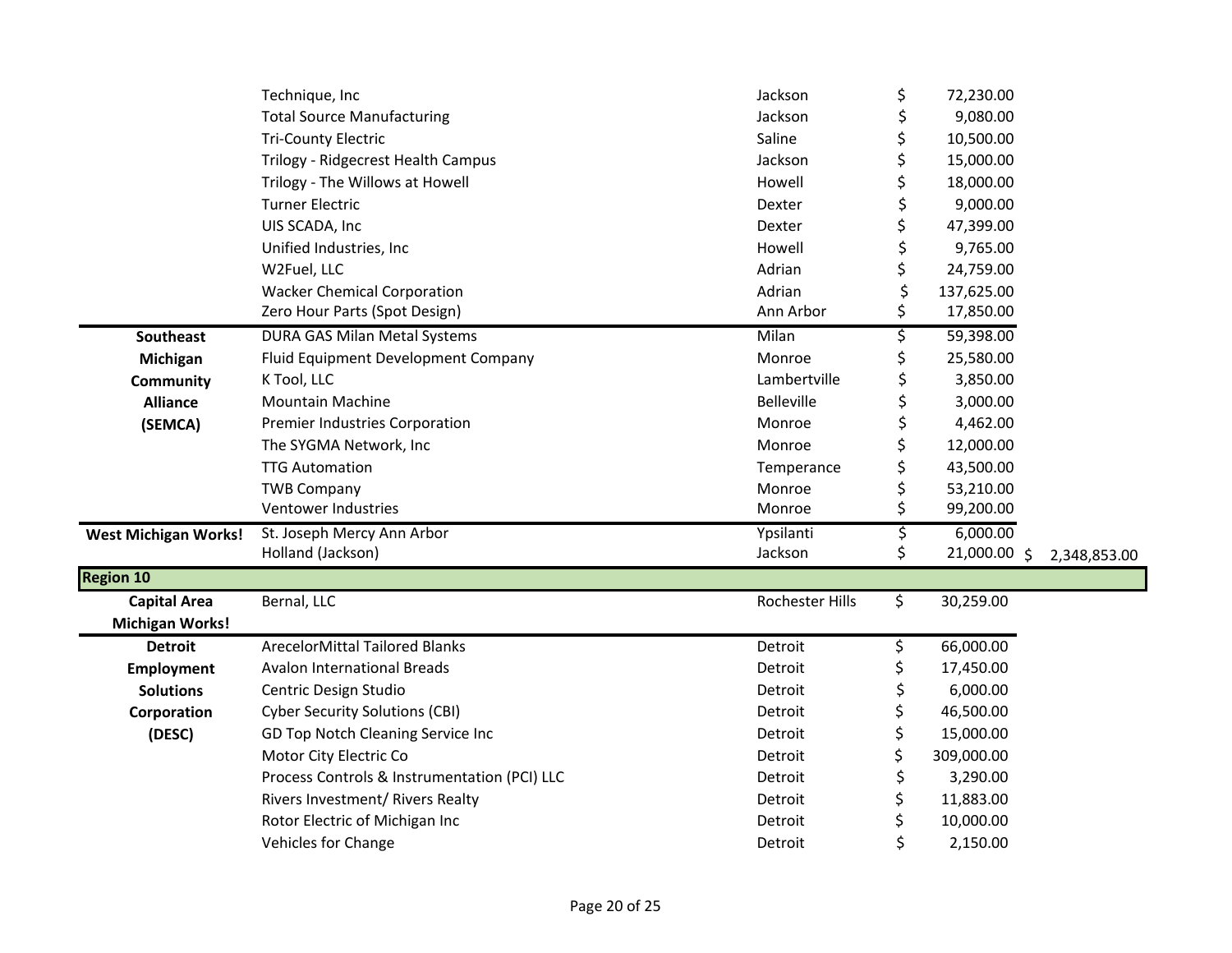|                            | <b>Walker Miller Energy Services</b>               | Detroit                 | \$<br>69,516.00  |
|----------------------------|----------------------------------------------------|-------------------------|------------------|
|                            | Williams Electrical and Telecommunications Company | Detroit                 | \$<br>6,000.00   |
|                            | Yamasaki, Inc                                      | Detroit                 | \$<br>9,415.00   |
| <b>GST Michigan Works!</b> | Century Tool and Gage                              | Fenton                  | \$<br>52,500.00  |
| <b>Macomb-St Clair</b>     | Autocraft-Warren                                   | Warren                  | \$<br>27,340.00  |
| <b>Michigan Works!</b>     | <b>Axalta Coating Systems</b>                      | Mt. Clemens             | \$<br>15,491.00  |
|                            | Drake Enterprises, Inc                             | Clinton Township        | \$<br>33,556.00  |
|                            | FCA USA LLC Sterling Stamping Plant                | <b>Sterling Heights</b> | \$<br>136,067.00 |
|                            | Global Advanced Products, LLC                      | Chesterfield            | \$<br>13,000.00  |
|                            | Global Technology                                  | <b>Sterling Heights</b> | \$<br>6,630.00   |
|                            | Horstman, Inc                                      | <b>Sterling Heights</b> | \$<br>28,835.00  |
|                            | MAG Automotive, LLC                                | <b>Sterling Heights</b> | \$<br>24,810.00  |
|                            | Magna Powertrain Sterling Heights (MPTSH           | <b>Sterling Heights</b> | \$<br>86,620.00  |
|                            | Majestic Industries                                | Macomb                  | \$<br>112,500.00 |
|                            | Milco Mfg                                          | Warren                  | \$<br>35,690.00  |
|                            | Omega Plastics, Inc                                | Clinton Township        | \$<br>26,335.00  |
|                            | Orlandi Gear Company, Inc                          | Fraser                  | \$<br>22,500.00  |
|                            | PARTNERS in Architecture, PLC                      | Mt. Clemens             | \$<br>32,775.00  |
|                            | <b>Polker Design Services</b>                      | Warren                  | \$<br>29,980.00  |
|                            | Prosper-Tech Machine & Tool, LLC                   | Richmond                | \$<br>10,475.00  |
|                            | <b>R&amp;E Automated Systems</b>                   | <b>Bruce Township</b>   | \$<br>225,000.00 |
|                            | Safie Specialty Foods Inc                          | Chesterfield            | \$<br>123,000.00 |
|                            | Shelby Foam Systems                                | Shelby Township         | \$<br>42,485.00  |
|                            | <b>Stanley Engineered Fastening</b>                | Chesterfield            | \$<br>24,000.00  |
|                            | <b>State Building Products, Inc</b>                | Warren                  | \$<br>56,244.00  |
|                            | <b>Systematic Manufacturing</b>                    | <b>Sterling Heights</b> | \$<br>27,245.00  |
|                            | TK Mold & Engineering, Inc                         | Romeo                   | \$<br>24,312.00  |
|                            | <b>Tower International</b>                         | Clinton Township        | \$<br>40,358.00  |
|                            | <b>Ultraform Industries</b>                        | Romeo                   | \$<br>25,426.00  |
|                            | United Machining, Inc (a Wescast Company)          | <b>Sterling Heights</b> | \$<br>28,605.00  |
| <b>Oakland County</b>      | Acorn Stamping, Inc                                | Oxford                  | \$<br>3,000.00   |
| <b>Michigan Works!</b>     | ATD Solutions Corporate LLC                        | Clarkston               | \$<br>6,848.00   |
|                            | <b>Barron Industries</b>                           | Oakland                 | \$<br>50,700.00  |
|                            | Betterform, Inc                                    | Ferndale                | \$<br>7,500.00   |
|                            | <b>Bmax US LLC</b>                                 | Pontiac                 | \$<br>6,850.00   |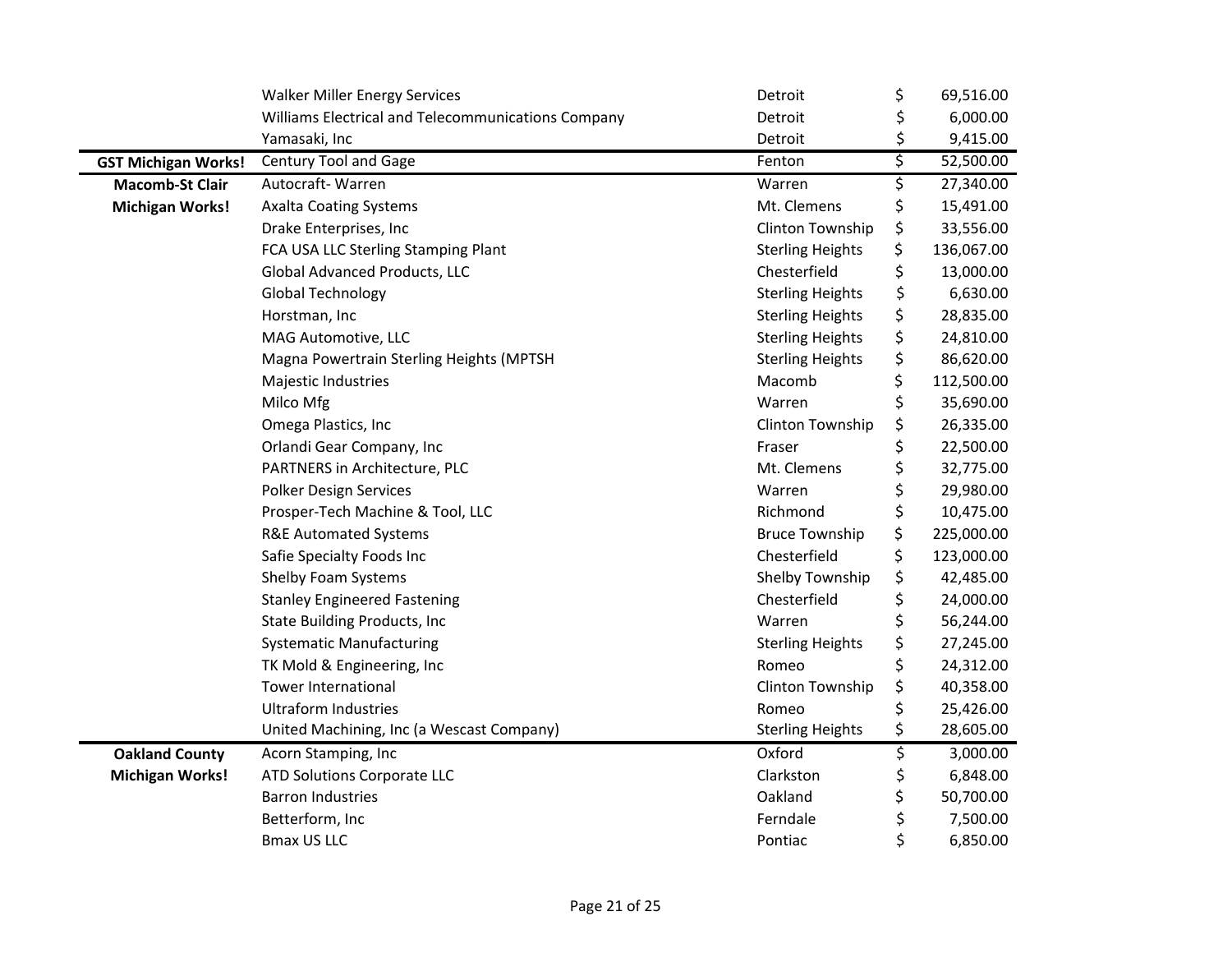| BorgWarner Inc                                  | <b>Auburn Hills</b>     | \$<br>175,201.00 |
|-------------------------------------------------|-------------------------|------------------|
| BorgWarner PDS Livonia                          | Livonia                 | \$<br>24,000.00  |
| Cadillac Products Automotive Company-Troy Plant | Troy                    | \$<br>9,000.00   |
| Coventry Industries, LLC                        | Holly                   | \$<br>16,400.00  |
| Dataspeed                                       | Rochester Hills         | \$<br>14,400.00  |
| Douglas Electric Company, Inc                   | Wyandotte               | \$<br>29,425.00  |
| Drive System Design                             | <b>Farmington Hills</b> | \$<br>34,234.00  |
| Eastern Oil Company                             | Pontiac                 | \$<br>11,655.00  |
| Eaton Steel Bar Company Inc                     | Oak Park                | \$<br>18,000.00  |
| Eidemiller Precision Maching, Inc               | Milford                 | \$<br>1,600.00   |
| <b>Emabond Solutions, LLC</b>                   | <b>Auburn Hills</b>     | \$<br>15,000.00  |
| Energy Sciences Resource Partners, LLC          | Royal Oak               | \$<br>5,740.00   |
| <b>ESG Automotive, Inc</b>                      | Troy                    | \$<br>125,061.00 |
| Everworks, Inc                                  | Southfield              | \$<br>3,270.00   |
| FCA, LLC US                                     | <b>Auburn Hills</b>     | \$<br>296,367.00 |
| <b>Ferndale Laboratories</b>                    | Ferndale                | \$<br>9,165.00   |
| FEV North America, Inc                          | Auburn Hills            | \$<br>64,735.00  |
| FireCatt                                        | Troy                    | \$<br>36,600.00  |
| <b>HBPO North America</b>                       | Troy                    | \$<br>9,000.00   |
| Henry Ford Health System                        | Waterford               | \$<br>30,000.00  |
| HMS Mfg Co                                      | Troy                    | \$<br>39,575.00  |
| hofer powertrain (USA), Inc                     | Troy                    | \$<br>8,610.00   |
| Iknowvate Technologies                          | Southfield              | \$<br>30,000.00  |
| <b>Industrial Automation LLC</b>                | Rochester Hills         | \$<br>13,500.00  |
| Industrie Reply, LLC                            | <b>Auburn Hills</b>     | \$<br>10,490.00  |
| <b>INOAC Interior Systems</b>                   | <b>Farmington Hills</b> | \$<br>3,000.00   |
| Lawrence Plastics, LLC                          | Clarkston               | \$<br>33,000.00  |
| M.A.K.S., Inc                                   | Troy                    | \$<br>8,485.00   |
| Macauto USA, Inc                                | Troy                    | \$<br>3,000.00   |
| Mektec International Corporation                | Wixom                   | \$<br>14,245.00  |
| Michigan Peer Review Organization (dba: MPRO)   | <b>Farmington Hills</b> | \$<br>24,947.00  |
| Midwest Illumination, Inc                       | Clarkston               | \$<br>20,400.00  |
| Minth North America                             | Wixom                   | \$<br>37,453.00  |
| Miracle Software Systems, Inc                   | Novi                    | \$<br>10,735.00  |
| Mobiliti, LLC                                   | Rochester Hills         | \$<br>15,000.00  |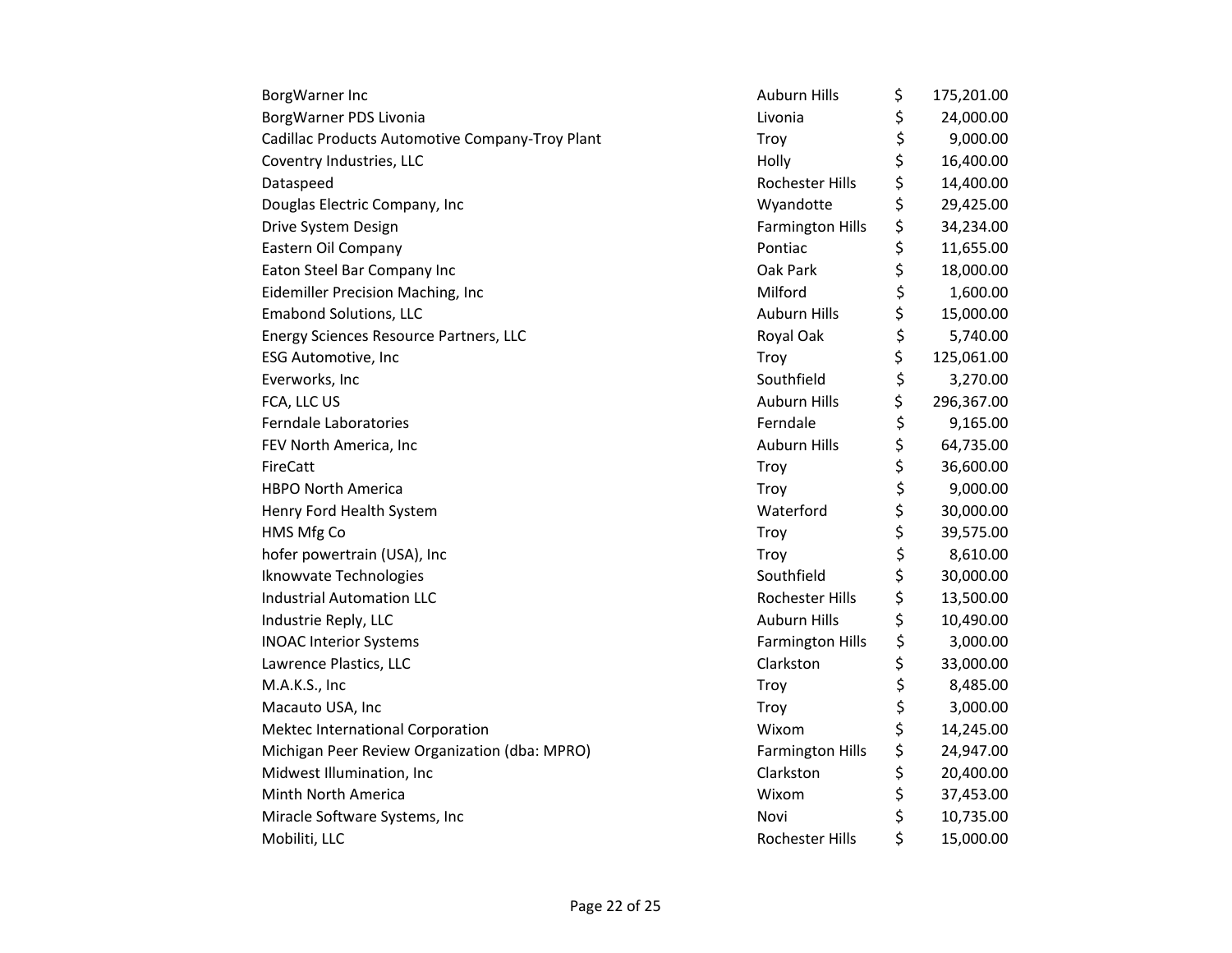|                        | Morrell Group                                        | <b>Auburn Hills</b>    | \$ | 12,950.00 |
|------------------------|------------------------------------------------------|------------------------|----|-----------|
|                        | NOG Heller                                           | Milford                | \$ | 23,058.00 |
|                        | O'Donnell Electric, LLC                              | Whitmore Lake          | \$ | 12,000.00 |
|                        | Orion Measurement Solutions, Inc                     | <b>Auburn Hills</b>    | \$ | 9,440.00  |
|                        | <b>ORRI CORPORATION</b>                              | Waterford              | \$ | 7,500.00  |
|                        | <b>Overhead Conveyor Company</b>                     | Ferndale               | \$ | 14,790.00 |
|                        | <b>Pentastar Aviation</b>                            | Waterford              | \$ | 20,730.00 |
|                        | Peter-Lacke USA                                      | Troy                   | \$ | 8,185.00  |
|                        | PITSS America LLC                                    | Troy                   | \$ | 12,000.00 |
|                        | Preh, Inc                                            | Novi                   | \$ | 42,975.00 |
|                        | Primeway Tool and Engineering                        | <b>Madison Heights</b> | \$ | 33,000.00 |
|                        | Red Level Networks, LLC.                             | Novi                   | \$ | 45,000.00 |
|                        | Ruby+Associates, Inc                                 | <b>Bingham Farms</b>   | \$ | 25,842.00 |
|                        | <b>Rumba Solutions LLC</b>                           | Southfield             | \$ | 33,000.00 |
|                        | Schumacher Electric, Inc                             | Ortonville             | \$ | 24,000.00 |
|                        | Shannon Precision Fastener LLC - Distribution Center | <b>Madison Heights</b> | \$ | 8,000.00  |
|                        | Shannon Precision Fastener LLC - Plant 1             | <b>Madison Heights</b> | \$ | 5,917.00  |
|                        | Shannon Precision Fastener, LLC                      | <b>Auburn Hills</b>    | \$ | 19,120.00 |
|                        | Shannon Precision Fastener, LLC                      | Holly                  | Ś  | 2,958.00  |
|                        | <b>Special Tooling Services</b>                      | <b>Commerce Townsh</b> | \$ | 3,000.00  |
|                        | Spire Intergrated Systems                            | Troy                   | \$ | 5,600.00  |
|                        | <b>Stylerite Label Corporation</b>                   | Rochester Hills        | \$ | 19,500.00 |
|                        | SW North America, Inc                                | New Hudson             | \$ | 15,000.00 |
|                        | <b>Technosoft Corporation</b>                        | Southfield             | \$ | 51,000.00 |
|                        | <b>Tecla Company</b>                                 | <b>Walled Lake</b>     | \$ | 23,100.00 |
|                        | <b>Umicore Autocat USA Inc</b>                       | <b>Auburn Hills</b>    | \$ | 27,620.00 |
|                        | <b>Urgent Plastic Services</b>                       | Rochester Hills        | \$ | 33,992.00 |
| <b>Michigan Works!</b> | Almetals, Inc                                        | Wixom                  | \$ | 2,452.00  |
| <b>Southeast</b>       | Trilogy - Orchard Grove Health Campus                | Romeo                  | \$ | 18,000.00 |
|                        | Trilogy - Shelby Crossing Health Campus              | Shelby Township        | \$ | 21,000.00 |
|                        | Trilogy - Westlake Health Campus                     | Commerce               | \$ | 21,000.00 |
|                        | Trilogy- The Lakes of Novi                           | Novi                   | \$ | 18,000.00 |
| <b>Southeast</b>       | 4M Industries, Inc                                   | Livonia                | \$ | 16,821.00 |
| Michigan               | Ackroyd's Scottish Bakery                            | Redford                | \$ | 16,750.00 |
| Community              | <b>Aztec Manufacturing Corporation</b>               | Romulus                | \$ | 19,460.00 |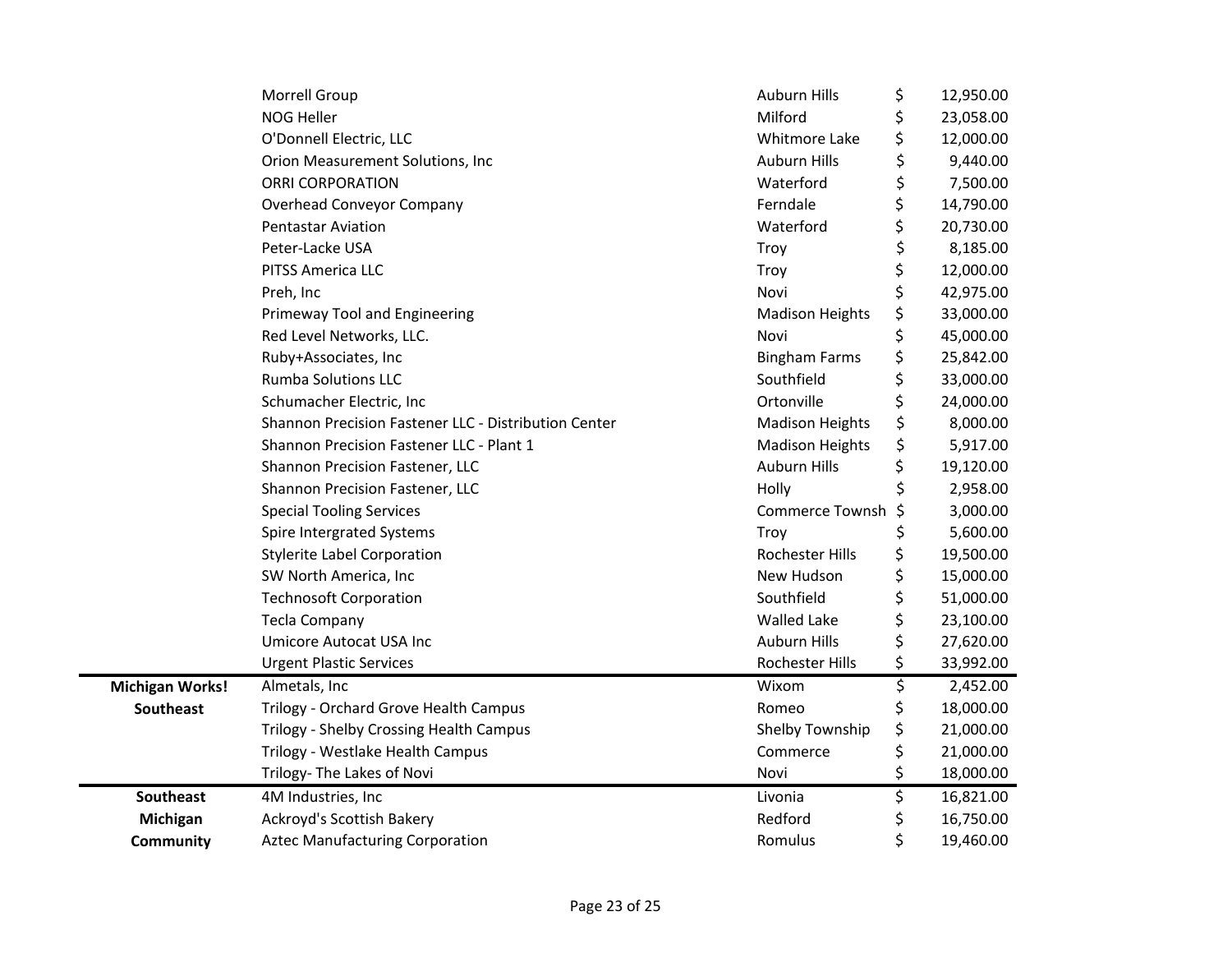| <b>Alliance</b> | City of Hamtramck                                         | Hamtramck               | \$<br>7,470.00   |
|-----------------|-----------------------------------------------------------|-------------------------|------------------|
| (SEMCA)         | Delaco Kasle Processing, LLC                              | Woodhaven               | \$<br>8,175.00   |
|                 | <b>Delaco Steel Corporation</b>                           | Dearborn                | \$<br>6,825.00   |
|                 | Detroit Edge Tool Company                                 | Detroit                 | \$<br>22,440.00  |
|                 | Detroit Thermal Systems, LLC                              | Romulus                 | \$<br>36,080.00  |
|                 | <b>DTE Energy</b>                                         | Detroit                 | \$<br>506,100.00 |
|                 | <b>E&amp;E Manufacturing Company</b>                      | Plymouth                | \$<br>105,818.00 |
|                 | EL Shaddai Consulting                                     | Rochester Hills         | \$<br>4,500.00   |
|                 | <b>Environmental Testing and Consulting</b>               | Romulus                 | \$<br>84,450.00  |
|                 | Flo-Aire Heating & Cooling                                | Southgate               | \$<br>4,500.00   |
|                 | Ford Motor Company Van Dyke Plant                         | <b>Sterling Heights</b> | \$<br>171,090.00 |
|                 | Ford Sterling Axle Plant                                  | <b>Sterling Heights</b> | \$<br>121,116.00 |
|                 | Globe Tech, LLC                                           | Plymouth                | \$<br>33,000.00  |
|                 | Happy Howie's, LLC                                        | Detroit                 | \$<br>23,714.00  |
|                 | Intra Corporation                                         | Westland                | \$<br>29,470.00  |
|                 | JC Gibbons Manufacturing, Inc                             | Livonia                 | \$<br>15,150.00  |
|                 | L&W Engineering (Axis Plant)                              | Dundee                  | \$<br>10,533.00  |
|                 | Marimba Auto, LLC                                         | Canton                  | \$<br>30,000.00  |
|                 | <b>Matrix Human Services</b>                              | Detroit                 | \$<br>130,500.00 |
|                 | Mechanical Electrical Engineering Consultants, PC         | Plymouth                | \$<br>8,873.00   |
|                 | <b>Mercury Manufacturing Company</b>                      | Wyandotte               | \$<br>47,042.00  |
|                 | Metrex Research, LLC                                      | Romulus                 | \$<br>44,100.00  |
|                 | Michigan Minority Supplier Development Council            | Detroit                 | \$<br>21,600.00  |
|                 | National Metal Sales, Inc                                 | Romulus                 | \$<br>5,000.00   |
|                 | Rapid Response EMS                                        | Romulus                 | \$<br>46,750.00  |
|                 | Resinate Materials Group, Inc                             | Plymouth                | \$<br>27,850.00  |
|                 | RTI Laboratories, Inc                                     | Livonia                 | \$<br>78,700.00  |
|                 | <b>SAMES KREMLIN Inc</b>                                  | Plymouth                | \$<br>55,720.00  |
|                 | Schuler Incorporated.                                     | Canton                  | \$<br>53,538.00  |
|                 | Shiloh Industries                                         | Warren                  | \$<br>17,703.00  |
|                 | Sigma International                                       | Livonia                 | \$<br>10,749.00  |
|                 | Talent industries Inc                                     | Redford                 | \$<br>1,492.00   |
|                 | The Diez Group, LLC dba Delaco Integrated Terminals (DIT) | Woodhaven               | \$<br>28,725.00  |
|                 | The Oakwood Group                                         | Taylor                  | \$<br>26,175.00  |
|                 | <b>Trilogiq USA Corporation</b>                           | Livonia                 | \$<br>36,968.00  |